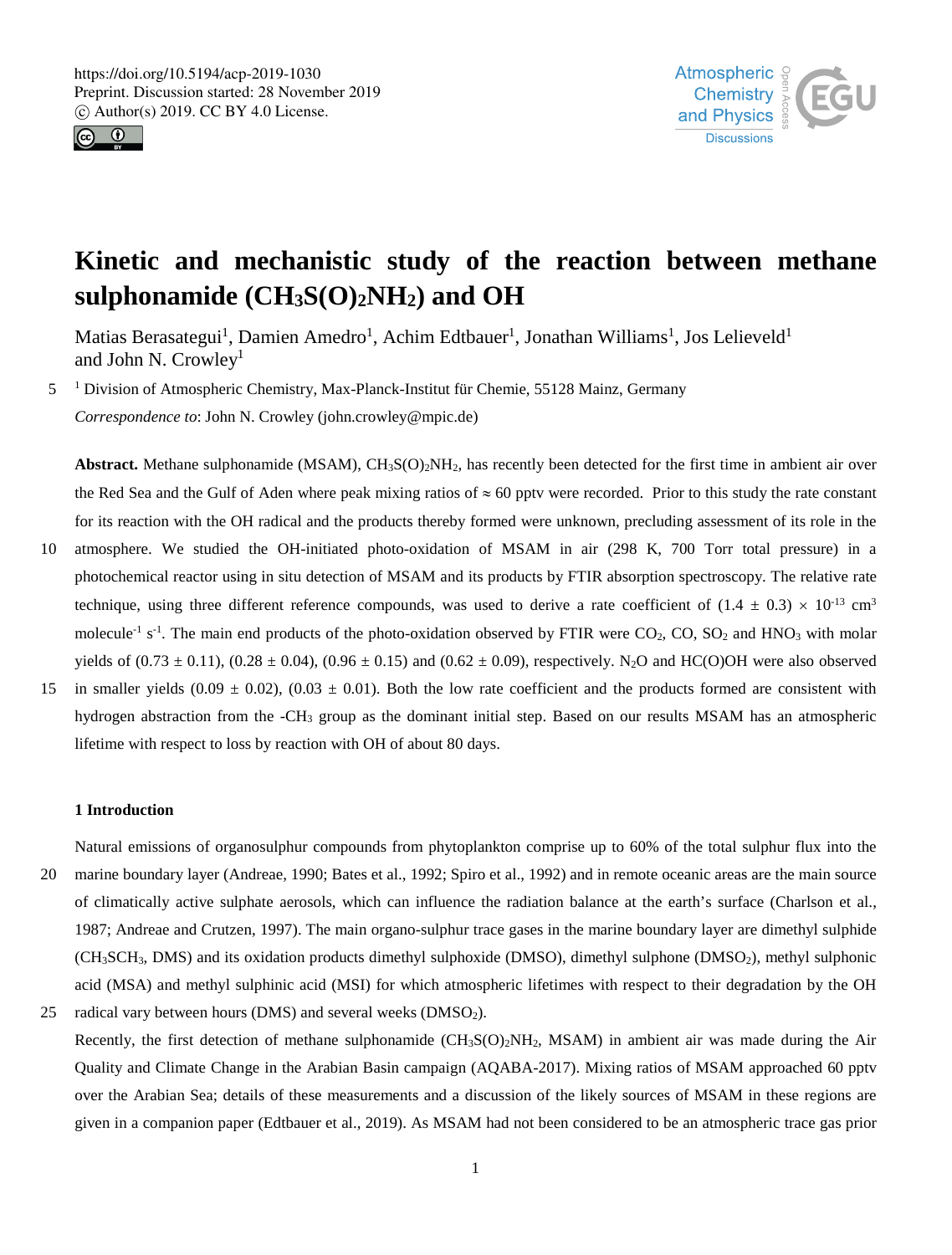



- 30 to the observations of Edtbauer et al. (2019), there have been no laboratory studies to investigate either its spectroscopy or the kinetics of its reactions with atmospheric radicals, such as OH, so that its atmospheric lifetime and the products formed during its degradation in air were unknown. Crystalline MSAM melts at 363 K, has a boiling point of approximately 453 K and a vapour pressure of  $< 0.02$  Torr at room temperature. Combining carbon, nitrogen, sulphur and oxygen in a single, small molecule, MSAM is an intriguing species not only as an atmospheric trace gas but also from a spectroscopic and 35 kinetic perspective. Unlike basic alkyl amines such as e.g.  $CH_3NH_2$ , MSAM contains an acidic  $-NH_2$  group (Remko, 2003).
- This work presents the first kinetic and mechanistic study of the OH induced oxidation of MSAM in air. A reaction mechanism is proposed that, through numerical simulation, describes the time dependent formation of the end-products we observed. From these results, we calculate the lifetime and the likely role of MSAM in the atmosphere.

# **2 Methods**

#### 40 **2.1 Experimental set-up**

The experimental set-up used to study the reaction of OH with MSAM has been described in detail previously (Crowley et al., 1999; Bunkan et al., 2018). Briefly, the reaction vessel was a 44.39 L cylindrical quartz-wall chamber equipped with a White-type multiple reflection mirror system resulting in an 86.3 m optical path length for absorption spectroscopy in the infra-red. The quartz reactor was at room temperature ( $296 \pm 2$  K) and for most experiments at 700 Torr of total pressure (1)

45 Torr = 1.333 hPa). Six external, radially mounted, low pressure Hg-lamps emitting mainly at 253.65 nm provided a homogeneous light flux within the reactor for radical generation. A 1000 Torr capacitance manometer was used to measure the pressure inside the reactor.

MSAM and other gases used to generate OH (see below) were mixed in a glass vacuum-line which was connected directly to the reaction chamber by a PTFE piping. Two capacitance manometers (10 Torr and 100 Torr ranges) were used to accurately

50 measure pressures in the vacuum-line. Owing to its low vapour pressure, MSAM was eluted into the reaction chamber by flowing synthetic air (450 cm<sup>3</sup> STP min<sup>-1</sup>, sccm) through a trap containing crystalline MSAM warmed to 333 K, and subsequently through a second cold trap at 298 K (to prevent condensation downstream). This way we could ensure that the saturation vapour pressure of MSAM at 298 K was achieved.

Gas-phase infrared spectra in the range of 4000–600 cm<sup>-1</sup> were recorded with a resolution of 2 cm<sup>-1</sup> from 16 co-added 55 interferograms (128 scans for the background) using a Fourier Transform Infra-Red (FTIR) spectrometer (Bruker Vector 22) equipped with an external photoconductive mercury-cadmium-telluride (MCT) detector cooled to liquid nitrogen temperature. OPUS-software was used to analyze and manipulate the IR spectra. Interferograms were phase-corrected

(Mertz) and Boxcar apodized with a zero-filling-factor of 4. Most of the products obtained (CO<sub>2</sub>, CO, HC(O)OH, HNO<sub>3</sub>  $andSO<sub>2</sub>$ ) were identified and quantified from the IR reference spectra of pure samples under similar experimental conditions 60 (700 Torr and 298.2 K, Figure S1).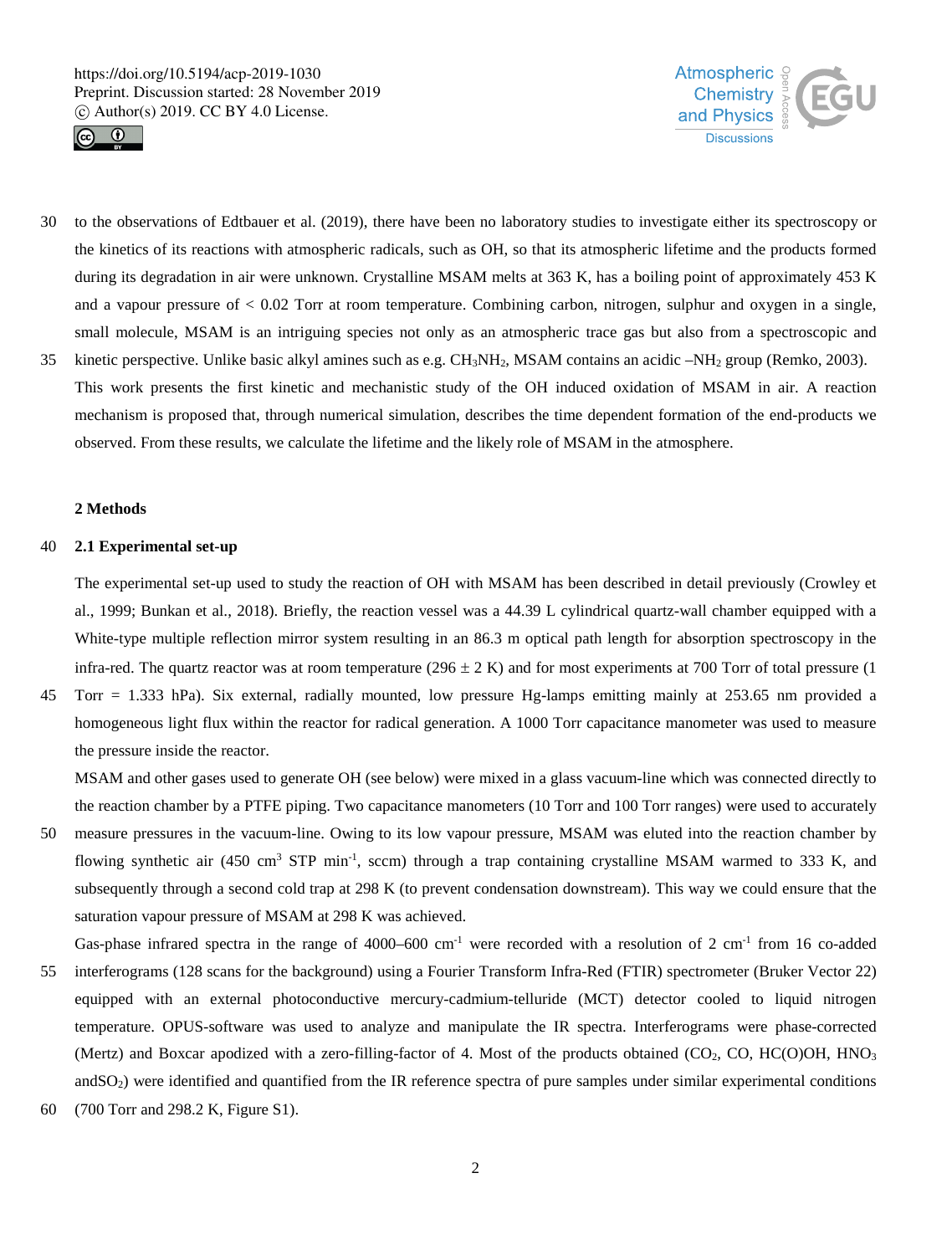



The low vapour pressure of MSAM precluded accurate dosing into the chamber and thus generation of a calibration spectrum. In order to calibrate the infra-red absorption features of MSAM we oxidized it in air and then conducted a sulphur and nitrogen balance of the products. As discussed below, the only sulphur-containing product detected from MSAM degradation was  $SO_2$  (which can easily be calibrated) and the only nitrogen contained products were HNO<sub>3</sub> and N<sub>2</sub>O, which 65 can also be calibrated. Experiments in which MSAM was almost completely converted to known amounts of SO<sub>2</sub>, HNO<sub>3</sub> and

# N2O thus provided an indirect calibration (via assumption of 100% sulphur or nitrogen balance) of its concentration and thus IR-cross-sections.

# **2.2 Generation of OH**

OH was generated by the 254 nm photolysis of  $O_3$  in the presence of  $H_2$ .

| 70 $O_3 + h\nu$ (254 nm) | $\rightarrow$ | $O(^1D) + O_2$ | (R1) |
|--------------------------|---------------|----------------|------|
| $O(^1D) + H_2$           | $\rightarrow$ | $OH + H$       | (R2) |
| $H + O_2 + M$            | $\rightarrow$ | $HO_2 + M$     | (R3) |

Further reactions that cycle OH and HO<sub>2</sub> (e.g. OH + H<sub>2</sub>, H + O<sub>3</sub>, HO<sub>2</sub> + O<sub>3</sub>) are listed in Table S1 of the supplementary information.

- In a typical experiment, the starting concentrations of O<sub>3</sub> and H<sub>2</sub> were  $\approx 5 \times 10^{14}$  and  $\approx 5 \times 10^{16}$  molecule cm<sup>-3</sup>. The large excess of  $H_2$  ensures that  $O(^1D)$  does not react with MSAM. As described previously (Bunkan et al., 2018), this scheme generates not only OH radicals but (via e.g.  $(R3)$  also  $HO<sub>2</sub>$ . HO<sub>2</sub> is not expected to react with MSAM but will influence the course of secondary reactions in this system (e.g. by reacting with organic peroxy radicals) and thus the end-product distribution, as described in detail in section 3.5. Simulations of the radical concentrations when generating OH in this
- 80 manner indicate that the HO<sub>2</sub> / OH ratio is approximately 30, with individual concentrations of  $\approx 1 \times 10^{11}$  molecule cm<sup>-3</sup> HO<sub>2</sub> and  $3 \times 10^9$  molecule cm<sup>-3</sup> OH.

As OH source, the photolysis of  $O_3$  in the presence of  $H_2$  has the advantage over other photochemical sources (e.g. photolysis of H<sub>2</sub>O<sub>2</sub>, HONO or CH<sub>3</sub>ONO) that neither H<sub>2</sub> nor O<sub>3</sub> have strong absorption features in the infra-red, resulting in a less cluttered spectrum which simplifies retrieval of concentration-time profiles of reactants and products.

# 85 **2.3 Chemicals**

A commercially available sample of methane sulphonamide (Alfa Aesar,  $> 98\%$ ) was used. O<sub>3</sub> was generated by flowing synthetic air (Westfalen) through a stainless steel tube that housed a low-pressure Hg-lamp (PenRay) emitting at 184.95 nm. Synthetic air (Westfalen, 99.999%), H<sub>2</sub> (Westfalen, 99.999%), CO<sub>2</sub> (Westfalen 99.995%), CO (Westfalen, 99.997 %), SO<sub>2</sub> (Air Liquide, 1 ppmv in air) and HC(O)OH (Sigma Aldrich) were obtained commercially. Anhydrous nitric acid was

90 prepared by mixing KNO<sub>3</sub> (Sigma Aldrich, 99%) and H<sub>2</sub>SO<sub>4</sub> (Roth, 98%), and condensing HNO<sub>3</sub> vapour into a liquid nitrogen trap.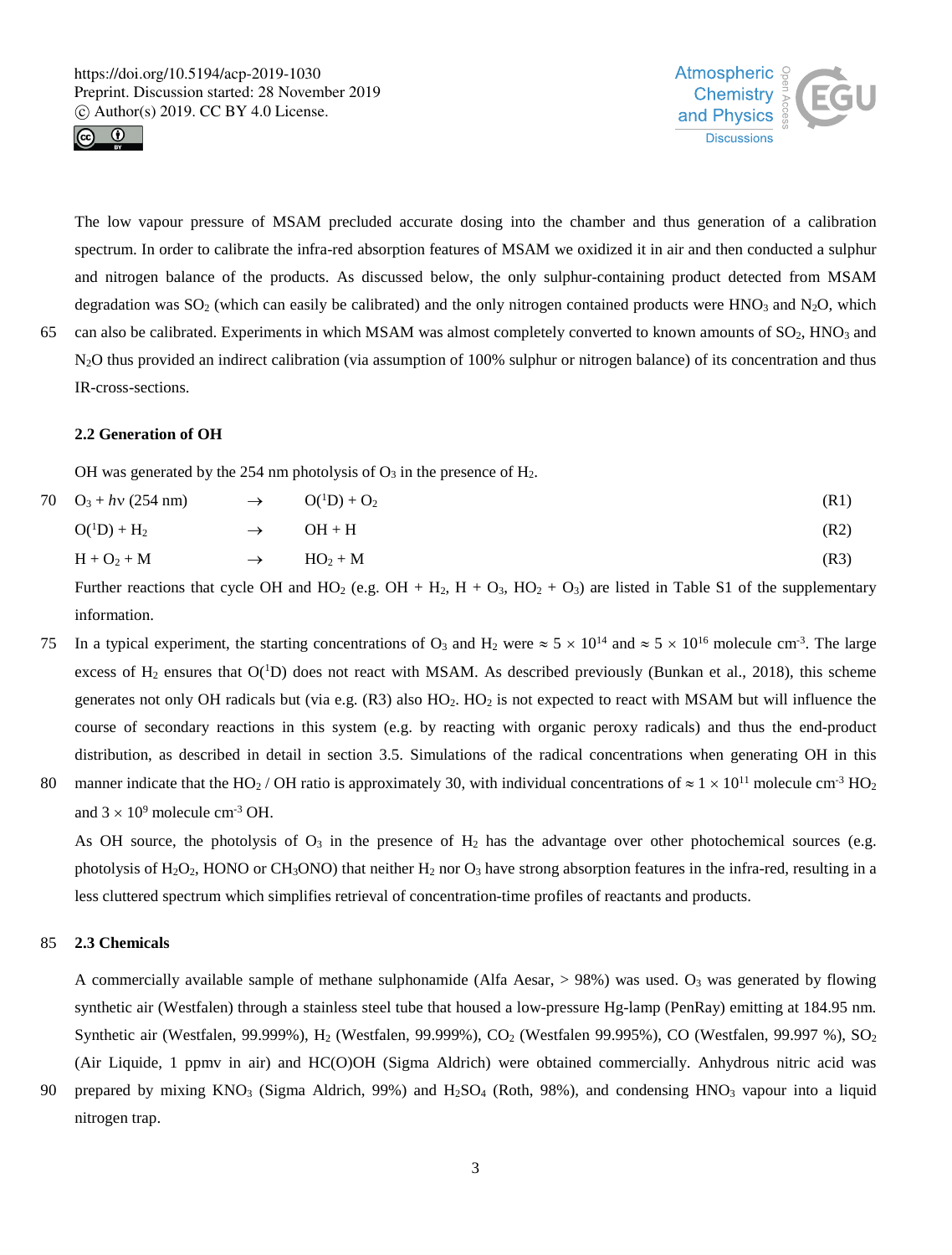



# **2.4 Relative rate constant determination**

The rate constant  $(k_4)$  of the reaction between OH and CH<sub>3</sub>SO<sub>2</sub>NH<sub>2</sub> (Reaction R4) was measured using the relative rate method using (in different experiments) formic acid (HC(O)OH), acetone (CH<sub>3</sub>C(O)CH<sub>3</sub>) and methanol (CH<sub>3</sub>OH) as 95 reference compounds.

| $CH_3S(O)_2NH_2 + OH \longrightarrow$ |               | Products | (R4) |
|---------------------------------------|---------------|----------|------|
| $CH_3C(O)CH_3 + OH$                   | $\rightarrow$ | Products | (R5) |
| $HC(O)OH + OH$                        | $\rightarrow$ | Products | (R6) |
| $CH_3OH + OH$                         | $\rightarrow$ | Products | (R7) |

100 Relative rate constants were derived by monitoring the depletion of one or more IR-features of MSAM relative to those of the reference compounds. The following expression links the depletion factors (e.g.  $\ln([\text{MSAM}]_0/[\text{MSAM}]_t$ ) to the relative rate coefficient:

$$
\ln\left(\frac{[MSAM]_0}{[MSAM]_t}\right) = \frac{k_4}{k_{ref}} \ln\left(\frac{[ref]_0}{[ref]_t}\right) \tag{1}
$$

where  $[MSAM]_0$ ,  $[MSAM]_t$ ,  $[ref]_0$ , and  $[ref]_t$  are the concentrations of MSAM and reference compound at times 0 and t;  $k_4$ 

- 105 and  $k_{\text{ref}}$  are the rate constants for reactions of OH with the MSAM and reference, respectively. As only relative changes in the IR-signal are used in the analysis, absolute concentrations are not required as long as the absorption features used display a linear relation with concentration. Plots of  $\ln([MSAM]_0 / [MSAM]_t)$  versus  $\ln([ref]_0 / [ref]_t)$  should therefore be linear, pass through the origin, and have a slope of  $k_4 / k_{ref}$ . The experimental procedure consisted of filling the cell with a mixture of MSAM / reference /  $O_3$  /  $H_2$  /  $N_2$  and allowing it to mix (5-10 min) prior to subjecting the mixture to 253.65 nm radiation
- 110 whilst monitoring IR features at 3-5 min intervals.

This analysis inherently assumes that the only loss process for MSAM and the reference molecules is reaction with OH. Experiments in which the starting gas-mixture was allowed to stand for several hours with no discernible loss of MSAM, formic acid, methanol or acetone confirmed that none of these gases are lost to the wall or react with  $O_3$  to a significant extent. From observation of MSAM and  $O<sub>3</sub>$  mixtures we were able to derive an upper limit for the reaction of MSAM with 115 O<sub>3</sub> of  $1 \times 10^{-19}$  cm<sup>3</sup> molecule<sup>-1</sup> s<sup>-1</sup>.

#### **3 Results and Discussion**

# **3.1 Vibrational characterisation of CH3SO2NH2**

The experimental, infra-red absorption spectrum of MSAM (Fig. 1) shows characteristic bands corresponding to  $SO_2$ stretching vibrations at 1385 and 1172 cm<sup>-1</sup>, the NH<sub>2</sub> wagging vibration at 857 cm<sup>-1</sup>, stretching vibrations at 3476 and 3380

120 cm<sup>-1</sup>, bending at 1551 cm<sup>-1</sup>, and the CH<sub>3</sub> wagging band at 976 cm<sup>-1</sup>. Assignment of the infra-red features (Table 1) was made by comparison with a theoretical spectrum calculated using density functional theory (DFT) at the B3LYP/6-311++G(3d,2p) and B3LYP/aug-cc-pVTZ-pp levels of theory for the vibrational characterization of MSAM in gas phase. These basis sets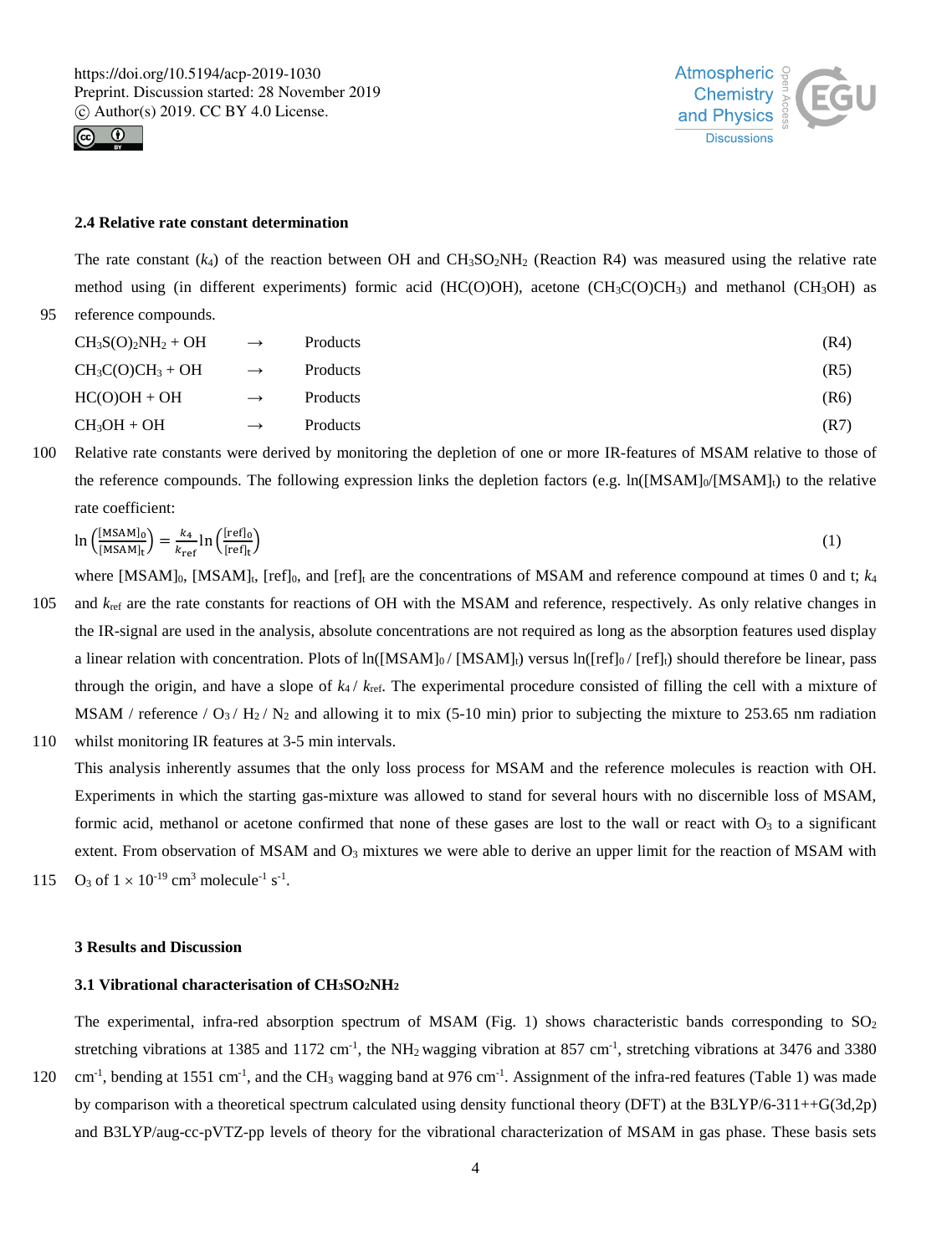



should be sufficient to describe the relative energies for the isomers. Harmonic vibrational frequencies and zero-point energies (ZPE) were calculated at these levels of theory to check whether the stationary points obtained were either isomers

- 125 or first-order transition states (all calculated conformers had only real frequencies). The high accuracy energy method Gaussian-4 with Møller-Plesset expansion truncated at second order (G4MP2) was also used for the calculation of the barrier energies. The determination of the Hessian matrix also enabled the calculation of the thermochemical quantities for the conformers at 298.15 K. All symmetry restrictions were turned off in the calculations. All calculations were run with the Gaussian 09 program package (Frisch, 2010). Assuming that the point group for the molecule is Cs, all 24 fundamental 130 modes should be both IR and Raman active, fourteen of them belonging to A' representation and ten to A''. All the
- vibrational frequencies are real and positive. The assignments in Table 1 were made from an evaluation of the normal modes displacement vectors; as many of the modes are strongly coupled, this information is rather subjective. The frequencies of the absorption bands of the theoretical spectrum displayed in Fig.1 were adjusted by a scaling factor of  $0.968 \pm 0.019$ recommended for the B3LYP/aug-cc-pVTZ level of theory (column "ratio" in Table 1) (Halls et al., 2001).
- 135 If the "cold trap" is removed, extra absorption bands originating from the MSAM-dimer are observed. These slowly disappear with time as the condensation of the low-volatility dimer to the reactor surfaces takes place. Fig. S1 of the supplementary information shows the IR spectra of the dimer after the subtraction of the monomer. A complete characterization of the vibrational modes is presented in Table S1 of the supplementary information. According to our calculations, two hydrogen-bond interactions between the -HNH∙∙∙OSO- are formed in the dimer which produce a 140 bathochromic shift of the absorption bands. For each kinetic experiment we ensure that no dimer band is present in the initial
- spectrum.

#### **3.2 Relative rate measurements: Determination of** *k***<sup>4</sup>**

times during the experiment.

Once the concentrations of MSAM and the reference compound were stable (i.e. mixing in the chamber was complete) the Hg-lamps were switched on for a period of typically one hour during which FTIR spectra (duration of  $\sim$ 20 seconds) were 145 obtained every few minutes. The concentrations of the reactants in each individual experiment can be found in Table 2. Figure 2 shows the loss of absorption features due to MSAM and the reference compound (in this case acetone) at different

The depletion of MSAM was quantified by integrating the Q-branch of the 857, 1172, 1383 cm<sup>-1</sup> absorption bands, and the complete absorption band at 3380 cm<sup>-1</sup>. The relative depletion of the MSAM absorption-features agreed to within  $\sim$  5%.

150 Depletion of the reference gases were quantified by integrating their absorption bands at  $1221-1249$  cm<sup>-1</sup> (acetone), 2788- $3070 \text{ cm}^{-1}$  (methanol) and  $1073-1133 \text{ cm}^{-1}$  (formic acid). An alternative analysis procedure, in which the relative depletion of MSAM was derived by scaling a reference spectrum of MSAM (e.g. that obtained prior to photolysis) to match those at various times after photolysis was also used. The depletion factors thus obtained were indistinguishable from those using individual absorption features.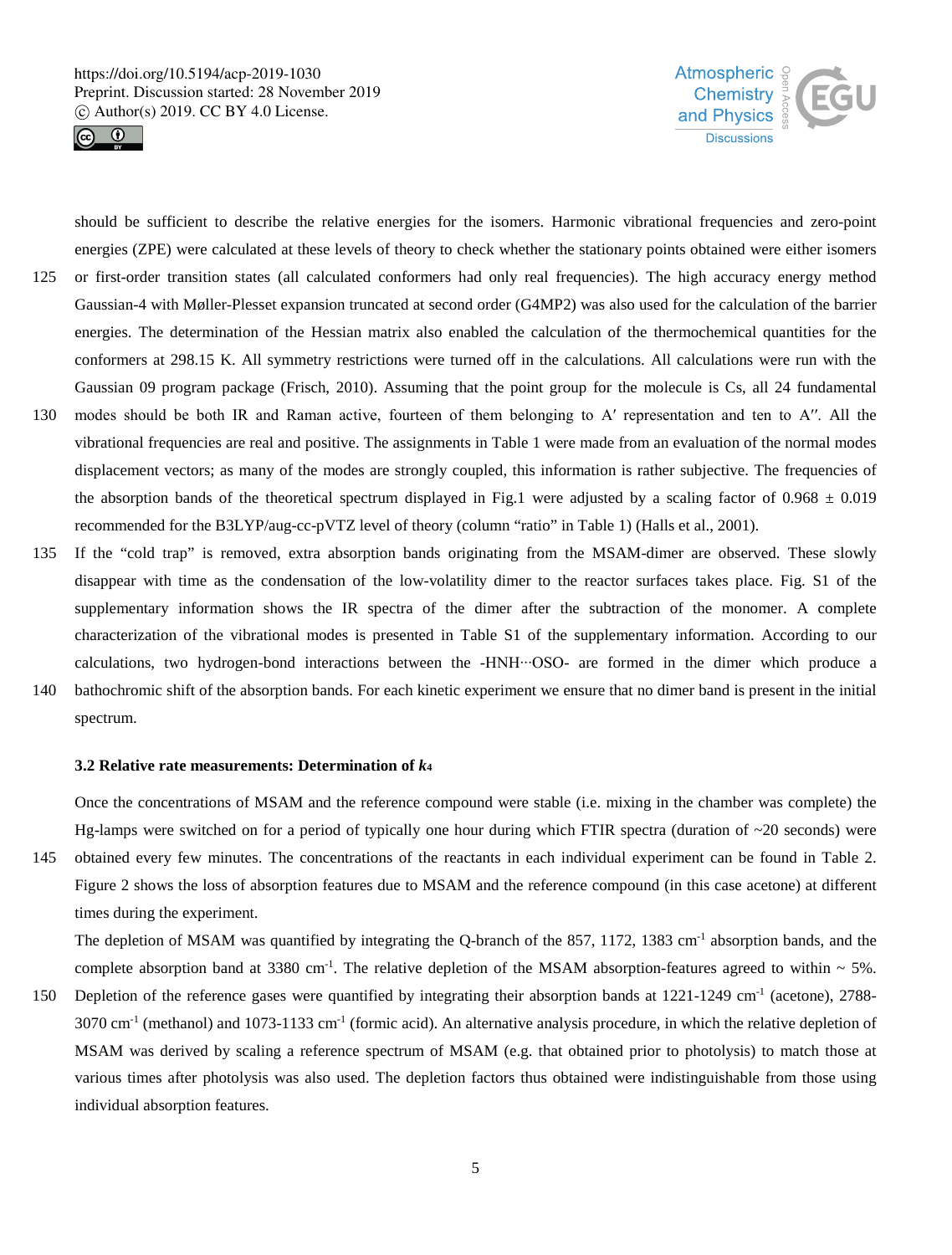



- 155 Figure 3 shows plots of the depletion factors for MSAM versus those of the three reference compounds following exposure to OH radicals in 700 Torr of synthetic air at 296 K. A linear least-squares analysis of the data gives rate constant ratios *k*<sup>4</sup> /  $k_5 = (0.778 \pm 0.008)$ ,  $k_4 / k_6 = (0.307 \pm 0.004)$  and  $k_4 / k_7 = (0.158 \pm 0.002)$  where the quoted errors are two standard deviations. Table 2 summarizes the experimental conditions and the rate coefficient ratios obtained when using each MSAM absorption band. The difference between the rate coefficient ratios obtained for the three absorption bands experiments is
- 160 always less than 5%. The rate constant ratios were placed on an absolute basis using evaluated rate coefficients (Atkinson et al., 2006; IUPAC, 2019) whereby  $k_5 = (1.8 \pm 0.36) \times 10^{-13}$ ,  $k_6 = (4.5 \pm 1.8) \times 10^{-13}$ , and  $k_7 = (9.0 \pm 1.8) \times 10^{-13}$  cm<sup>3</sup> molecule<sup>-1</sup>  $s^{-1}$ . We derive values of  $k_4$  (relative to acetone) =  $(1.40 \pm 0.28) \times 10^{-13}$ ,  $k_4$  (relative to formic acid) =  $(1.38 \pm 0.55) \times 10^{-13}$ , and  $k_4$  (relative to methanol) = (1.42 ± 0.28) × 10<sup>-13</sup> cm<sup>3</sup> molecule<sup>-1</sup> s<sup>-1</sup> (where the uncertainties include uncertainty associated with the evaluated rate coefficients for  $k_5$ ,  $k_6$  and  $k_7$ ). The values of  $k_4$  obtained using the three deferent reference compounds
- 165 are, within experimental uncertainties, identical, indicating the absence of significant systematic errors associated with the use of the reference reactants. We prefer the value of *k*<sup>4</sup> from the experiment using acetone as reference. For acetone, the relative rate constant is close to unity and the rate coefficient for OH has been extensively studied and is associated with low uncertainty. The preferred value of the rate coefficient,  $k_4$ , is (1.4  $\pm$  0.3) x 10<sup>-13</sup> cm<sup>3</sup> molecule<sup>-1</sup> s<sup>-1</sup> where the uncertainty is 2σ.

#### 170 **3.3 Product yields**

In order to identify and quantify the end-products of the title reaction in air, approximately  $(6.25 \pm 0.75) \times 10^{13}$  molecule cm<sup>-3</sup> of MSAM,  $4.04 \times 10^{14}$  molecule cm<sup>-3</sup> of O<sub>3</sub> and  $1.00 \times 10^{15}$  molecule cm<sup>-3</sup> of H<sub>2</sub> were loaded into the chamber at a total pressure of 700 Torr of synthetic air and 298 K. Subsequent to initiation of the reaction between OH and MSAM by switching the Hg-lamps on, IR-spectra  $(700 - 4000 \text{ cm}^{-1})$  were taken at 300 seconds intervals.

- 175 Figure 4 shows the initial spectrum of the gas mixture with  $O_3$  bands at 903-1068 and 2064-2134 cm<sup>-1</sup>(A), the spectrum after 3000 s (B) showing depletion of MSAM and formation of products and the final products after the disappearance of the Qbranches (at 1172 and 1385 cm<sup>-1</sup>) of MSAM after 5700 s (C). The IR-absorption bands of water vapour have been subtracted from the spectra. Both  $CO_2$  (2387-2300 cm<sup>-1</sup>) and  $CO$  (2226-2050 cm<sup>-1</sup>) are observed from the photolysis of compounds adsorbed on the walls and surfaces of the cell, and do not result solely from MSAM degradation.
- 180 Figure 4 also displays reference spectra (measured at the same temperature and pressure) of the compounds we identified as reaction products. Other than  $CO_2$  and  $CO$ , nitric acid (HNO<sub>3</sub>) and sulphur dioxide (SO<sub>2</sub>) are easily identified, with weak features from  $N_2O$ ,  $NO_2$  and formic acid (HC(O)OH) also apparent. The absorption of each product was converted to a concentration using calibration curves that were obtained at the same pressure and temperature (see Fig. S2 of the supplementary information).
- 185 Figure 5 plots the concentration of  $SO_2$  (the only sulphur containing product observed), the sum of  $HNO_3 + N_2O$  (the total reactive nitrogen observed as product) and the sum of  $CO<sub>2</sub> + CO + HC(O)OH$  (total carbon containing products observed)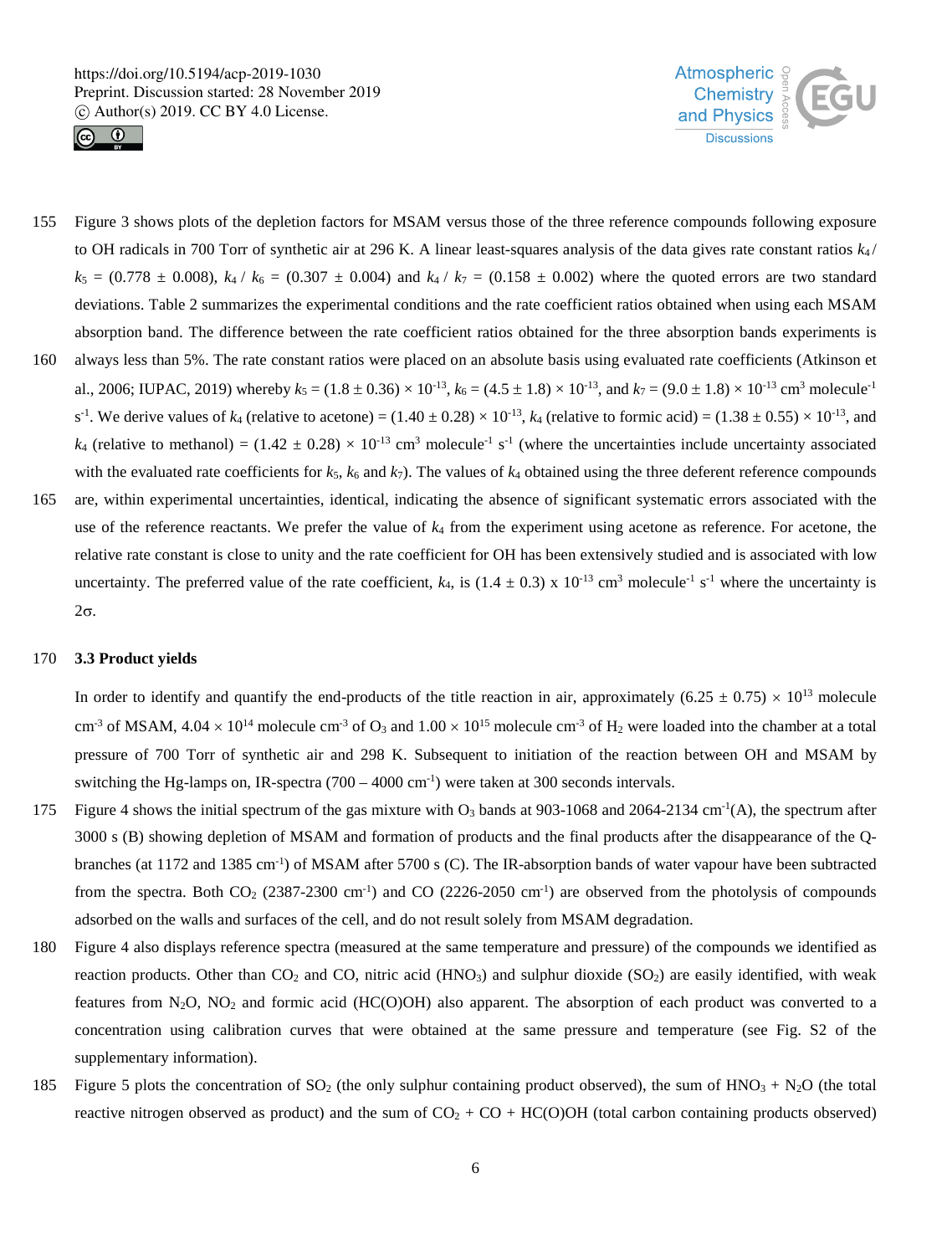



versus the fractional depletion of MSAM. The concentrations after 6000 seconds (when ~90% of the MSAM had reacted) were:  $[SO_2] = 5.74 \times 10^{13}$ ,  $[HNO_3] = 3.15 \times 10^{13}$ ,  $[N_2O] = 4.17 \times 10^{12}$ ,  $[CO_2] = 4.13 \times 10^{13}$ ,  $[CO] = 1.65 \times 10^{13}$  and  $[HC(O)OH] = 1.77 \times 10^{12}$  molecules cm<sup>-3</sup>. MSAM contains one atom each of sulphur, nitrogen and carbon. If SO<sub>2</sub>, reactive 190 nitrogen and carbon are conserved, we can derive initial concentrations of MSAM (from the slope) of  $6.12 \pm 0.08 \times 10^{12}$ molecule cm<sup>-3</sup> (based on the sulphur balance),  $5.10 \pm 0.05 \times 10^{12}$  molecule cm<sup>-3</sup> (based on the nitrogen balance) and 7.4  $\pm$  0.2  $\times$  10<sup>12</sup> molecule cm<sup>-3</sup> (based on the carbon balance at the maximum fractional depletion of MSAM). As already mentioned, total carbon is very likely to be overestimated due to its formation and desorption at/from the walls of the chamber. As the main nitrogen product is HNO3, which has a large affinity for surfaces and which is likely to be lost to the walls, we also 195 expect that use of reactive nitrogen will result in an underestimation of the initial MSAM concentration. For these reasons we consider that the best method to estimate the initial concentration of MSAM is via the formation of SO<sub>2</sub>. Figure S3 of the supplementary information illustrates the strict proportionality between the relative change of the  $SO_2$  and MSAM

absorption features.

- From this experiment we derive an initial MSAM concentration of  $(6.1 \pm 1.0) \times 10^{13}$  molecules cm<sup>-3</sup> and use this value to 200 derive the absorption cross-sections for MSAM (these are given in Fig. 1), which can be used to calculate initial concentrations in all other experiments. Figure 6a presents a plot of Δ[product] versus -Δ[MSAM] for the same experiment. Apart from CO, we observe a roughly linear relationship for all products. Time dependent yields of each product are displayed in Fig. 6b. Whereas the yields of  $SO_2$ ,  $CO_2$ ,  $N_2O$  and  $HC(O)OH$  are, within experimental scatter roughly constant, that of HNO3 (black line) reaches a constant value only after 800 seconds, indicating that it is not formed directly but in a
- 205 secondary reaction. In contrast, the CO yield is initially larger than unity (indicative of extra sources from the chamber walls) and then decreases with time. The time dependence of the CO-yield indicates that it is removed (via reaction with  $OH$ ) to form  $CO<sub>2</sub>$ .

The molar yields (after 6000 seconds of photolysis) of the products obtained at 298 K and 700 Torr of synthetic air are:  $\Phi(SO_2) = 0.96 \pm 0.15$ ,  $\Phi(HNO_3) = 0.62 \pm 0.09$ ,  $\Phi(N_2O) = 0.09 \pm 0.02$ ,  $\Phi(CO) = 0.28 \pm 0.04$ ,  $\Phi(CO_2) = 0.73 \pm 0.11$ ,

210  $\Phi(HC(O)OH) = 0.03 \pm 0.01$ . The slight deviation of  $\Phi(SO_2)$  from unity stems from the fact that the quoted yield is at a fixed time, whereas the initial MSAM concentration was derived using all the  $SO<sub>2</sub>$  data in this experiment as described above. As  $N_2$ O contains two N-atoms, the nitrogen balance is thus  $0.80 \pm 0.13$ . It is likely that some HNO<sub>3</sub> is lost to reactor surfaces, explaining the deviation from unity. Note that if we had used the nitrogen balance to derive the MSAM IR-cross-sections, the  $SO<sub>2</sub>$  yield would have exceeded unity.

#### 215 **3.4 Reaction mechanism**

The time dependent formation of  $HNO<sub>3</sub>$ ,  $SO<sub>2</sub>$ ,  $N<sub>2</sub>O$  and CO provide important clues to the reaction mechanism. Addition to the S-atom is not possible so that the initial step will be abstraction of hydrogen by the OH radical, either from the -CH3 group (Reaction R8a) or from the  $-NH<sub>2</sub>$  group (Reaction R8b):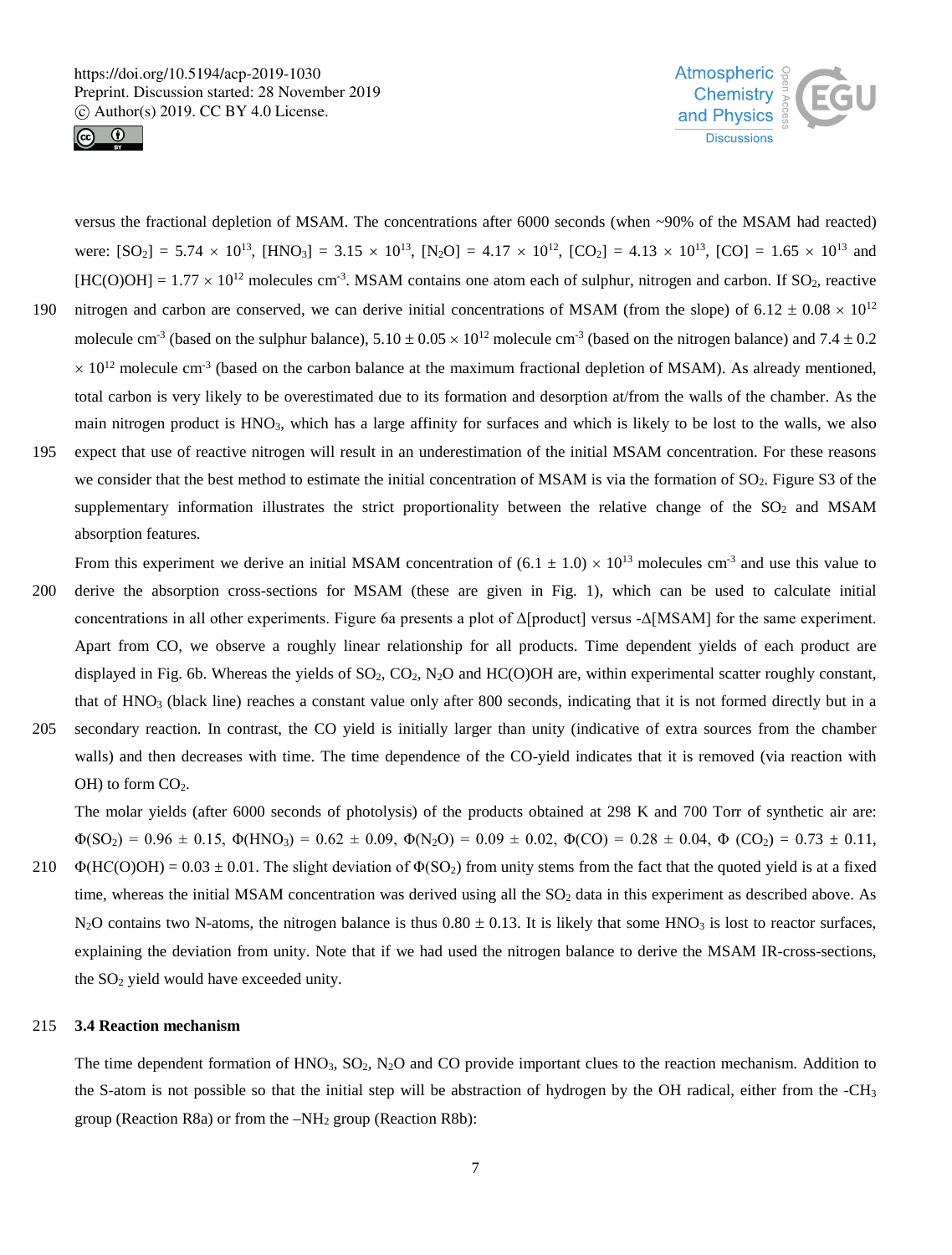



| $CH3SO2NH2 + OH$        | $\rightarrow$ | $CH2SO2NH2 + H2O$   | (R8a) |
|-------------------------|---------------|---------------------|-------|
| 220 $CH_3SO_2NH_2 + OH$ | $\rightarrow$ | $CH_3SO_2NH + H_2O$ | (R8b) |

Based on results of previous studies of the reactions of OH with trace-gases containing both  $CH_3$  and -NH<sub>2</sub> entities (e.g.  $CH_3NH_2$  or  $CH_3C(O)NH_2$ ) we expect abstraction at the  $-CH_3$  group (Reaction R8a) to dominate (Onel et al., 2014; Borduas et al., 2015; Butkovskaya and Setser, 2016). H-abstraction at the methyl-group is also consistent with a rate coefficient for R4 that is very similar to that for OH + acetone.

#### 225 **3.4.1 Abstraction from the -CH3 group**

In section 3.4.1 we focus on the fate of the peroxy radical, OOCH<sub>2</sub>SO<sub>2</sub>NH<sub>2</sub>, formed by reaction of initially formed  $CH<sub>2</sub>SO<sub>2</sub>NH<sub>2</sub>$  with O<sub>2</sub> (R9). The most important reactions of organic peroxy radicals are self-reactions (R10) or reactions with NO (R11), NO<sub>2</sub> (R12), or HO<sub>2</sub> (R13).

| $CH2SO2NH2 + O2$                     | $\rightarrow$ | $OOCH2SO2NH2$        | (R9)               |
|--------------------------------------|---------------|----------------------|--------------------|
| 230 2 OOCH2SO2NH2                    | $\rightarrow$ | $OCH2SO2NH2 + O2$    | (R <sub>10</sub> ) |
| $OOCH_2SO_2NH_2 + NO \rightarrow$    |               | $OCH2SO2NH2 + NO2$   | (R11)              |
| $OOCH_2SO_2NH_2 + NO_2 \rightarrow$  |               | $O_2NOOCH_2SO_2NH_2$ | (R12)              |
| $O OCH_2SO_2NH_2 + HO_2 \rightarrow$ |               | $HOOCH2SO2NH2 + O2$  | (R13)              |
|                                      |               |                      |                    |

Peroxy nitrates such as the one formed in Reaction (R12) are thermally unstable with respect to dissociation back to 235 reactants at room temperature and given the very low concentrations of  $NO<sub>2</sub>$  in our system, Reaction (R12) will not play a

significant role in this study.

The oxy-radical,  $OCH_2SO_2NH_2$  formed in Reactions (R10) and (R11) will react with  $O_2$  to produce an aldehyde (Reaction R14). Alternatively, it could undergo C-S bond cleavage (Reaction R15) to form formaldehyde (CH<sub>2</sub>O) and the SO<sub>2</sub>NH<sub>2</sub> radical:

 $240 \quad OCH_2SO_2NH_2 + O_2 \rightarrow HCOSO_2NH_2 + HO_2$  (R14)

$$
OCH2SO2NH2 \longrightarrow CH2O + SO2NH2
$$
 (R15)

The fate of HC(O)SO<sub>2</sub>NH<sub>2</sub> will be reaction with OH to form C(O)SO<sub>2</sub>NH<sub>2</sub> (R16) which will dissociate to form CO + SO<sub>2</sub>NH<sub>2</sub> (R17). The rate coefficient for reaction (R16) is expected to be  $\approx 10^{-11}$  cm<sup>3</sup> molecule<sup>-1</sup> s<sup>-1</sup> as for many similar reactions of OH with aldehydes (e.g. CH3CHO).

$$
245 \text{ HC(O)SO}_2\text{NH}_2 + \text{OH} \longrightarrow \text{C(O)SO}_2\text{NH}_2 + \text{H}_2\text{O} \tag{R16}
$$

 $C(O)SO_2NH_2 \rightarrow SO_2NH_2 + CO$  (R17)

The predominant fate of formaldehyde will be reaction with OH to form CO and subsequently CO<sub>2</sub>:

| $CH2O + OH$ | $\rightarrow$ | $HCO + H2O$ | (R18) |
|-------------|---------------|-------------|-------|
| $HCO + O2$  | $\rightarrow$ | $HO_2 + CO$ | (R19) |

 $250 \quad \text{CO} + \text{OH } (+\text{O}_2)$   $\rightarrow \quad \text{CO}_2 + \text{HO}_2$  (R20)

But it may also react with  $HO<sub>2</sub>$  to form formic acid: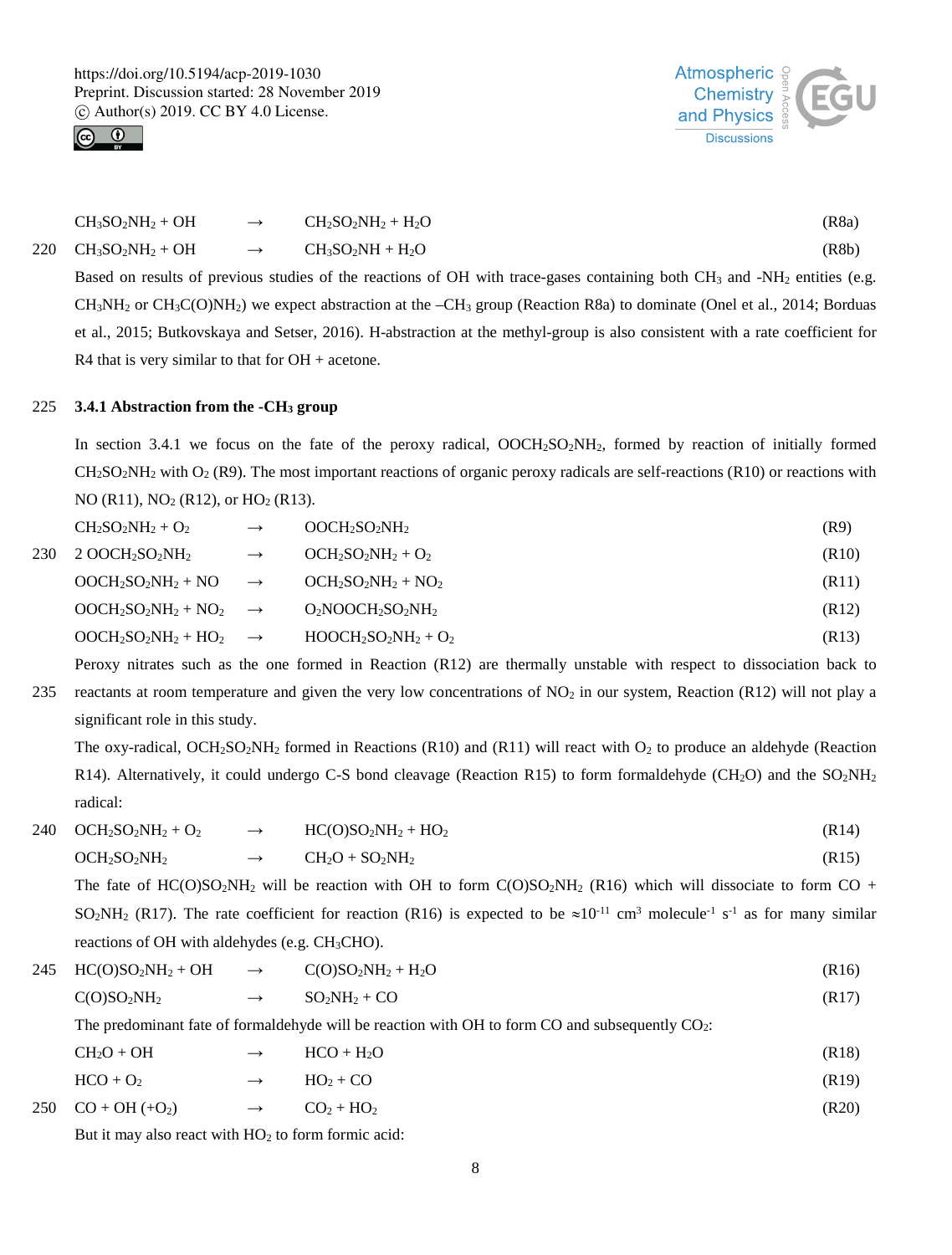



| $CH2O + HO2 + M$       | $\rightarrow$ | $HOCH2OO + M$   | (R21) |
|------------------------|---------------|-----------------|-------|
| 2 HOCH <sub>2</sub> OO | $\rightarrow$ | $HOCH2O + O2$   | (R22) |
| $HOCH2O + O2$          | $\rightarrow$ | $HC(O)OH + HO2$ | (R23) |

255 The above reactions explain, at least qualitatively, the observed formation of  $CO$ ,  $CO<sub>2</sub>$  and  $HC(O)OH$ . Note that the room temperature rate coefficient for reaction of OH with HCHO is large  $(8.5 \times 10^{-12} \text{ cm}^3 \text{ molecule}^{-1} \text{ s}^{-1}$ , Atkinson et al. (2006)) compared to that for reaction with CO (2.2  $\times$  10<sup>-13</sup> cm<sup>3</sup> molecule<sup>-1</sup> s<sup>-1</sup> Atkinson et al. (2006)), which explains why CO was observed as an intermediate product at high concentrations whereas HCHO was not.

The likely fate of the  $SO_2NH_2$  radical formed in Reaction (R15) is either reaction with  $O_2$  to generate  $SO_2NH$  or dissociation 260 by S-N bond-scission to produce  $SO_2$  and the NH<sub>2</sub> radical.

| $SO_2NH_2 + O_2$ | $\rightarrow$ | $SO_2NH + HO_2$ | (R24) |
|------------------|---------------|-----------------|-------|
| $SO_2NH_2$       | $\rightarrow$ | $SO_2 + NH_2$   | (R25) |

We did not observe features in the IR- spectrum that that could be assigned to SO<sub>2</sub>NH based on the spectrum reported by Deng et al. (2016) and propose that reaction (R25) is the source of  $SO<sub>2</sub>$  as a major reaction product. By analogy with the

- 265 thermal decomposition of the similar  $CH_3SO_2$  radical, which dissociates to  $CH_3$  and  $SO_2$  on a millisecond time scale (Ray et al., 1996), we expect  $SO_2NH_2$  to decompose stoichiometrically to  $SO_2$  and  $NH_2$  on the time scale of our experiments. The  $NH_2$  radical, is known to react with  $O_3$ ,  $HO_2$  and  $NO_2$  (IUPAC, 2019):
	- $NH_2 + O_3 \rightarrow NH_2O + O_2$  (R26)  $NH_2 + HO_2$   $\longrightarrow$   $NH_2O + OH$  (R27a)
- $270 \text{ NH}_2 + \text{HO}_2 \rightarrow \text{HNO} + \text{H}_2\text{O}$  (R27b)  $NH_2 + NO_2$   $\longrightarrow$   $N_2O + H_2O$  (R28)

NH<sub>2</sub>O rearranges within  $\sim$  1 ms to NHOH (Kohlmann and Poppe, 1999), which then reacts with OH or O<sub>2</sub> to generate HNO:

| $NHOH + OH$ | $\rightarrow$ | $HNO + H2O$ | (R29) |
|-------------|---------------|-------------|-------|
| $NHOH + O2$ |               | $HNO + HO2$ | (R30) |

275 The fate of HNO is the reaction with OH or  $O_2$  to generate NO (reactions R31 and R32):

| $HNO + O2$ | $\rightarrow$ | $NO + HO2$ | (R31) |
|------------|---------------|------------|-------|
| $HNO + OH$ | $\rightarrow$ | $NO + H2O$ | (R32) |

High concentrations of  $O_3 \approx 10^{14}$  molecule cm<sup>-3</sup>) and HO<sub>2</sub> ( $\approx 10^{11}$  molecule cm<sup>-3</sup>) in our system ensure that NO is converted to NO2 in less than 1s, explaining the non-observation of the IR absorption features of NO.

280 NO + O<sub>3</sub>  $\rightarrow$  NO<sub>2</sub> + O<sub>2</sub> (R33)

$$
NO + HO2 \longrightarrow NO2 + OH
$$
 (R34)

Finally,  $NO<sub>2</sub>$  in this system will react with OH to form the main reactive nitrogen compound we observed,  $HNO<sub>3</sub>$ .

$$
NO2 + OH + M \longrightarrow HNO3 + M \tag{R35}
$$

Thus far we have not considered the possible, competitive reaction of the peroxy radical, OOCH<sub>2</sub>SO<sub>2</sub>NH<sub>2</sub> with HO<sub>2</sub> 285 (Reaction R13), which is expected to result in the formation of a peroxide,  $HOOCH<sub>2</sub>SO<sub>2</sub>NH<sub>2</sub>$ . The most likely fate of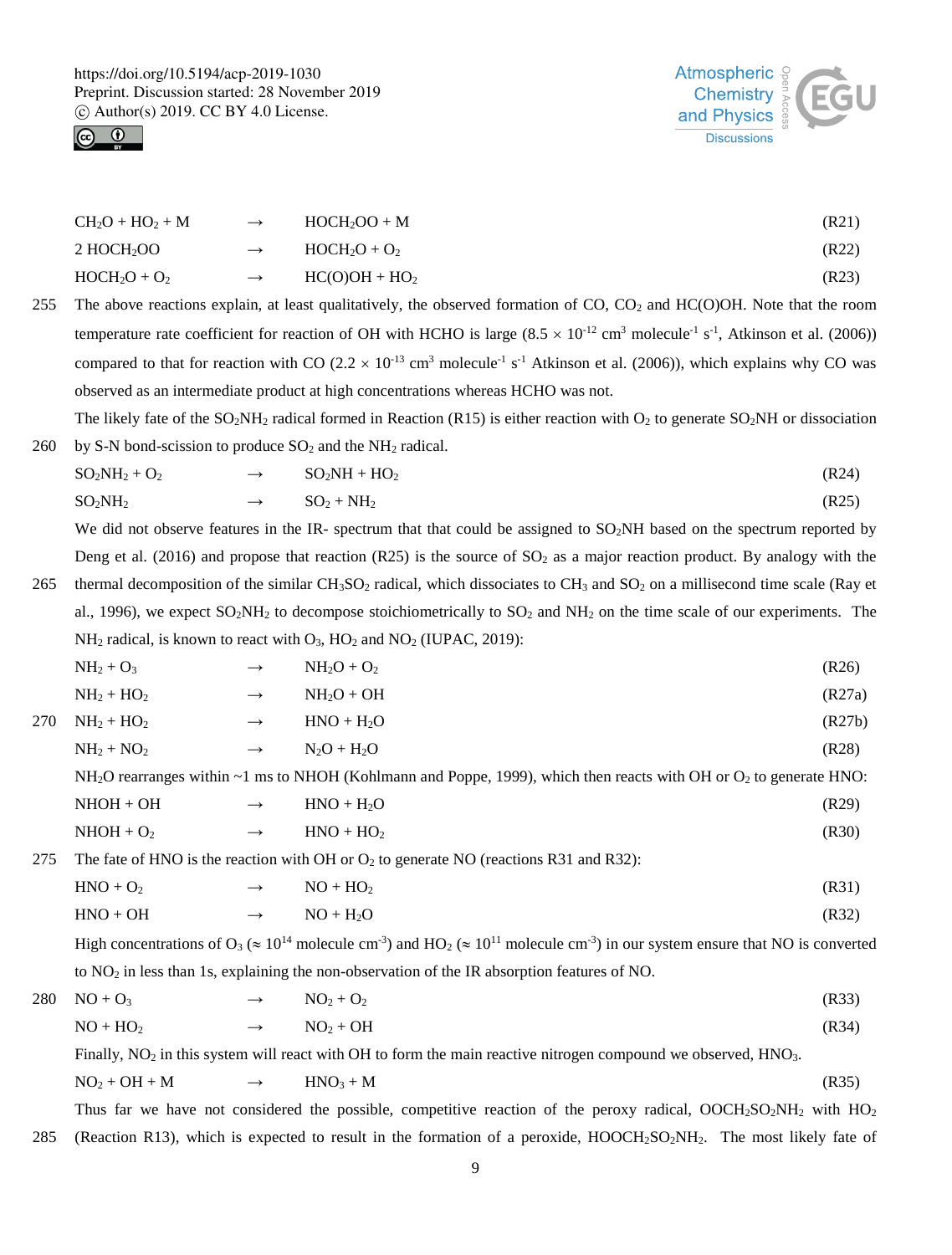



HOOCH<sub>2</sub>SO<sub>2</sub>NH<sub>2</sub> is reaction with OH for which (via comparison with CH<sub>3</sub>OOH) a rate coefficient close to  $1-5 \times 10^{-12}$  cm<sup>3</sup> molecule<sup>-1</sup> s<sup>-1</sup> may be expected with H-abstraction from both the peroxide group (Reaction R36) or the adjacent carbon (Reaction R37).

| $HOOCH2SO2NH2 + OH$ | $OOCH2SO2NH2 + H2O$ | (R36) |
|---------------------|---------------------|-------|
|---------------------|---------------------|-------|

 $290 \text{ HOOCH}_2\text{SO}_2\text{NH}_2 + \text{OH} \rightarrow \text{HOOCHSO}_2\text{NH}_2 + \text{H}_2\text{O}$  (R37)

Reaction (R36) regenerates the peroxy radical, whereas the HOOCHSO<sub>2</sub>NH<sub>2</sub> radical may decompose (Reaction R38) to form formic acid HC(O)OH or via Reaction (R39) to form the same aldehyde that is generated in Reaction (R14), whilst regenerating OH:

| HOOCHSO <sub>2</sub> NH <sub>2</sub> | $HC(O)OH + SO2NH2$<br>the contract of the contract of the contract of the contract of the contract of the contract of the contract of | (R38) |
|--------------------------------------|---------------------------------------------------------------------------------------------------------------------------------------|-------|
|--------------------------------------|---------------------------------------------------------------------------------------------------------------------------------------|-------|

 $295 \text{ HOOCHSO}_2\text{NH}_2 \rightarrow \text{OH} + \text{HC(O)SO}_2\text{NH}_2$  (R39)

The final products are thus the same as those resulting from the self-reaction of the peroxy radical. The path from MSAM to the observed end-products including the reactive intermediates that were not observed is illustrated in Fig. 7.

# **3.4.2 Abstraction from the –NH2 group**

In analogy to the reaction between  $CH_3C(O)NH_2$  and OH (Barnes et al., 2010), H- abstraction from the -NH<sub>2</sub> group is 300 expected to result in decomposition of the initially formed  $CH<sub>3</sub>SO<sub>2</sub>NH$  radical via C-S bond fission.

$$
CH_3SO_2NH \longrightarrow CH_3 + SO_2NH \tag{R40}
$$

The methyl radical would react with  $O_2$  to form the methyl-peroxy radical and in subsequent reactions (via  $CH_3O$ ) would result in CH<sub>2</sub>O formation. As discussed above CH<sub>2</sub>O will be efficiently oxidized to CO and CO<sub>2</sub> in this system. However, the characteristic IR-absorption bands (Deng et al., 2016) of the SO2NH product were not observed in our experiments and

305 calculations at the G4MP2 level of theory indicate that Reaction  $(R40)$  is endothermic (by 137 kJ mol<sup>-1</sup>). We conclude that H-abstraction from the –NH2 group is a minor channel.

#### **3.4 Kinetic Simulation**

The proposed reaction mechanism (considering initial reaction by H-abstraction from the –CH<sub>3</sub> group only) was tested by kinetic simulation using the KINTECUS program package (Ianni, 2015). The reactions used in the chemical scheme and the

310 associated rate coefficients are presented in Table S2. Where experimental rate coefficients were not available, we used rate parameters from similar reactions, and rationalize these choices in the text associated with Table S2.

Figure 8 shows the variation of the concentrations of the reagent, intermediates and products observed as a function of time in an experiment conducted at 298 K and 700 Torr of synthetic air. The plotted uncertainties result from uncertainty associated with the absorption cross-sections (5 - 12%) and uncertainty in deriving the areas of the absorption bands areas

315 (less than 3% in all cases). For MSAM, an uncertainty of  $\approx 25\%$  is expected, based on the indirect method of calibration (see Section 3.2).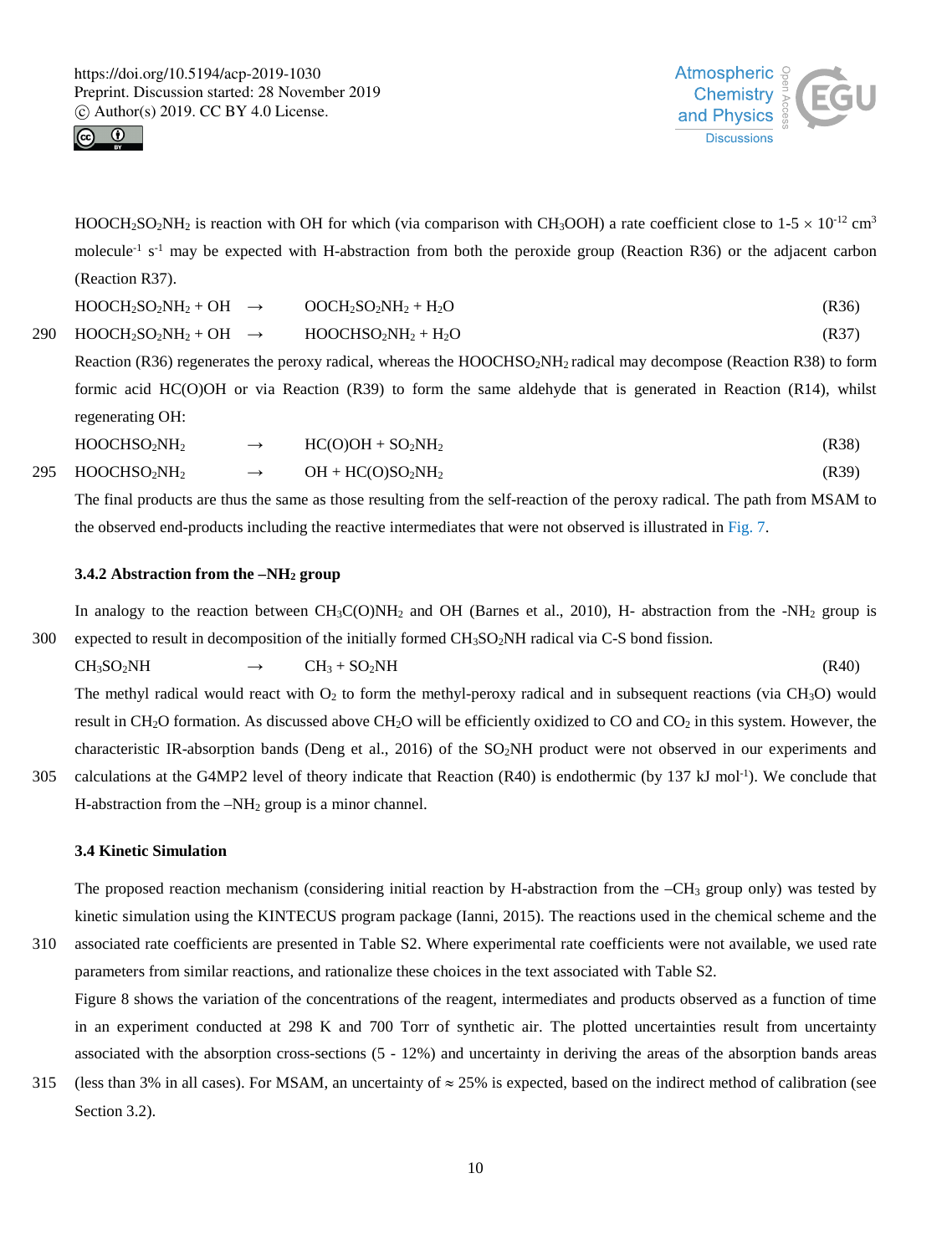



The experimental and simulated concentration-time profiles are in good agreement except for CO2. As described in section 3.5,  $CO<sub>2</sub>$  is generated from the cell walls and cannot be used quantitatively. The good agreement with the N<sub>2</sub>O (formed from  $NH<sub>2</sub>$  in Reaction R28) and HNO<sub>3</sub> experimental data suggests that the fate of NH<sub>2</sub> (the only source of reactive nitrogen in this 320 system) is accurately described in the model. Note that the wall loss rate of HNO<sub>3</sub> ( $1 \times 10^{-5}$  s<sup>-1</sup>) in the simulation was adjusted to match the HNO<sub>3</sub> profile. The simulated amount of HNO<sub>3</sub> lost to the wall at the end of the experiment was  $\approx 14\%$ of that formed, which helps to explain the non-unity yield of gas-phase nitrogen compounds.

The grey line in Fig. 8 represents the sum of  $SO_2 + SO_3 + H_2SO_4$ , i.e. all model trace gases containing sulphur, which, in the absence of IR absorption features of  $SO_3$  or  $H_2SO_4$ , we equate to  $SO_2$ . We now draw attention to the fact that  $SO_2$  (the yield 325 of which is constant with time, see Fig. 6) is only well simulated if we neglect its removal by OH (Reaction R41).

 $OH + SO_2 + M \rightarrow HOSO_2 + M$  (R41) Otherwise, using the preferred rate constant (IUPAC, 2019) at 700 Torr and 298 K of  $9.0 \times 10^{-13}$  cm<sup>3</sup> molecule<sup>-1</sup> s<sup>-1</sup> we find that the simulated  $SO_2$  concentration is significantly reduced and its yield is time dependent. At one bar of air, collisionally stabilized HOSO<sub>2</sub> is converted within 1 µs to HO<sub>2</sub> and SO<sub>3</sub>. In the atmosphere, SO<sub>3</sub> reacts with H<sub>2</sub>O to form H<sub>2</sub>SO<sub>4</sub> (R43).

330 The conversion of  $SO_3$  to  $H_2SO_4$  may be suppressed under our "dry" conditions.

$$
HOSO_2 + O_2 \longrightarrow HO_2 + SO_3 \tag{R42}
$$

$$
SO_3 + (H_2O)_n \longrightarrow H_2SO_4 + (H_2O)_{n-1} \tag{R43}
$$

SO2 should therefore not behave like a stable end-product in our experiments, but be converted to more oxidized forms. In order to confirm that  $SO_2$  is a stable end product in our experiments, we measured the relative rate of loss of  $SO_2$  and acetone

- 335 under the same experimental conditions (Fig. S4 of the supplementary information). The apparent, relative rate constant  $k_{41}$  /  $k_5$  was 0.46, which converts to an effective rate constant for  $SO_2$  loss of 8.2 x  $10^{-14}$  cm<sup>3</sup> molecule<sup>-1</sup> s<sup>-1</sup>. This is more than a factor of ten lower than the preferred value, indicating that the net rate of the OH-induced  $SO_2$  loss in our system is much lower than expected and not simply governed by the rate constant for the forward reaction to form HOSO<sub>2</sub>. The reformation of SO2 under our experimental conditions is subject of ongoing experiments in this laboratory, which are beyond the scope 340 of the present study. We note that the unexpected behaviour of  $SO<sub>2</sub>$  does not significantly impact on the conclusions drawn
- from the present study.

#### **3.5 Atmospheric Implications**

The rate coefficient for a number of tropospheric, organo-sulphur trace gases are listed in Table 3. The rate coefficient for the title reaction is significantly lower than those for  $CH_3SCH_3$  ( $CH_3SCH_3$ ) and  $CH_3S(O)CH_3$ , (DMSO) for which reaction

345 with OH is the major atmospheric loss process (lifetimes of hours), but comparable to  $CH_3S(O)_2CH_3$  which also has two S=O double bonds. However, as for most tropospheric trace gases, the lifetime of MSAM will be controlled by a number of processes including photolysis, reactions with the three major oxidants, OH,  $NO<sub>3</sub>$  and  $O<sub>3</sub>$  as well as dry deposition ( $k_{dd}$ ) and heterogeneous uptake to particles (*k*het), followed by wet deposition.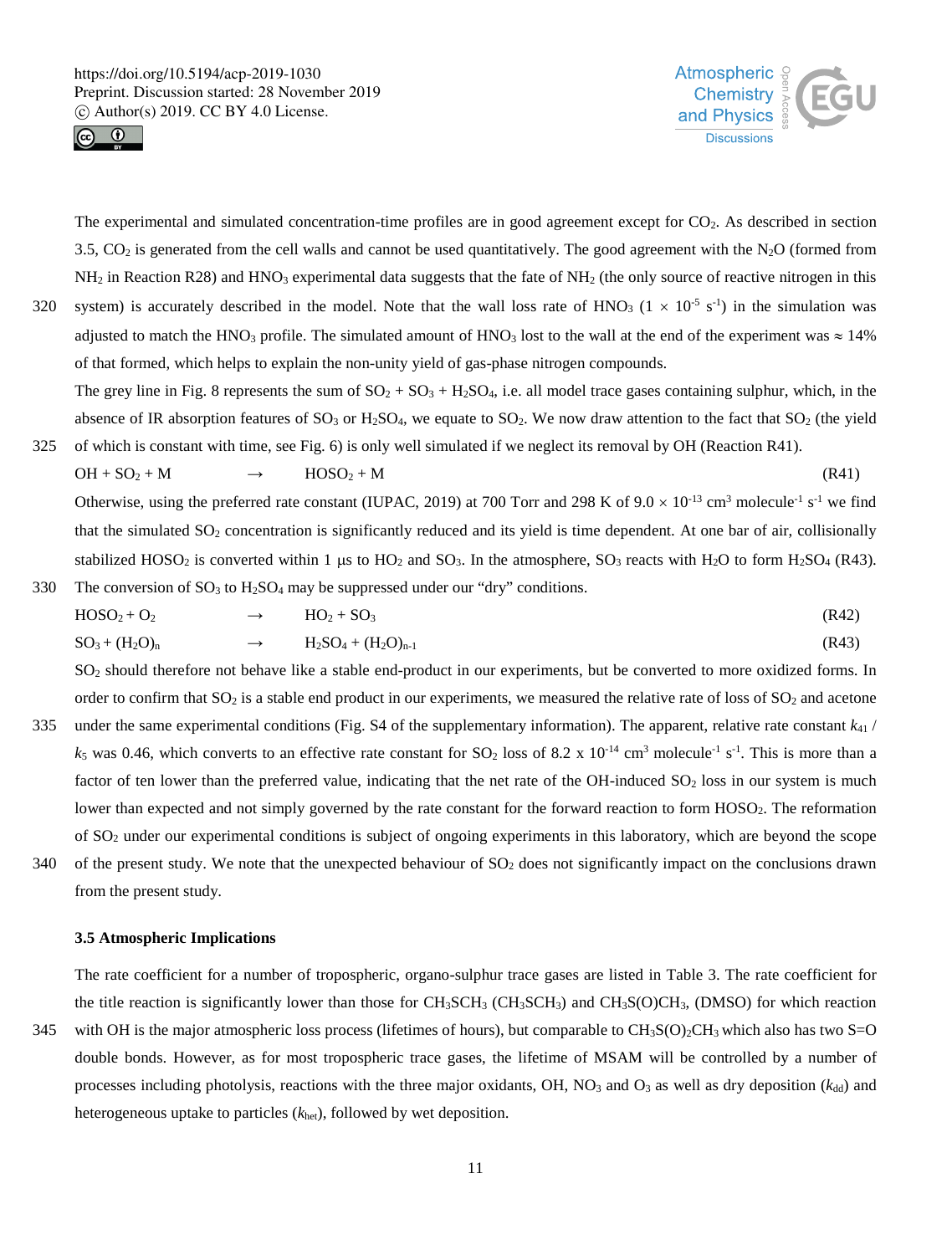



The lack of C=C double-bonds in MSAM suggest that the reaction with  $O_3$  will be a negligible sink, which is confirmed by 350 the low upper limit to the rate constant of  $1 \times 10^{-19}$  cm<sup>3</sup> molecule<sup>-1</sup> s<sup>-1</sup> described in section 2.4. Whereas the reaction with NO<sub>3</sub> represents an important loss mechanism for DMS, we do not expect this to be important for MSAM. CH<sub>3</sub>SCH<sub>3</sub> reacts with  $NO<sub>3</sub>$  (despite lack of a C=C double bond) as the high-electron density around the sulphur atom enables a pre-reaction complex to form prior to H-abstraction. This mechanism is not available for MSAM because the electron density around the sulphur atom is reduced by the two oxygen atoms attached to it, which also provide steric-hindrance.

355 Owing to its low vapour pressure, we were unable to measure the UV-absorption spectrum of MSAM, but note that it was not photolysed at a measureable rate by the 254 nm radiation in our study. We conclude that photolysis in the troposphere, where actinic flux only at wavelengths above  $\geq$  320 nm is available is a negligible sink of MSAM.

Therefore, the lifetime of MSAM can be approximated by:

$$
\tau_{\text{MSAM}} = \frac{1}{k_4[\text{OH}] + k_{\text{dd}} + k_{\text{het}}}
$$
 (2)

360 Using our overall rate coefficient,  $k_4 = 1.4 \times 10^{-13}$  cm<sup>3</sup> molecule<sup>-1</sup> s<sup>-1</sup> for the title reaction and taking a diel-averaged OH concentration of 1 x 10<sup>6</sup> molecules cm<sup>-3</sup>, we can use equation (2) to calculate a first-order loss rate constant of  $k_4[OH] = 1.4$  $\times$  10<sup>-7</sup> s<sup>-1</sup>. Which is equivalent to a lifetime of  $\approx$  80 days.

MSAM is highly soluble and a dry deposition velocity of  $\approx 1 \text{ cm s}^{-1}$  to the ocean has been estimated (Edtbauer et al., 2019). Combined with a marine boundary height of  $\approx 750 \pm 250$  m, this results in a loss rate coefficient of 1.3  $\times 10^{-5}$  s<sup>-1</sup> or a lifetime

365 with respect to uptake to the ocean of less than one day. Wet deposition is also likely to play a role, which may limit the MSAM lifetime to days under rainy conditions to weeks in dry regions.

To a first approximation the heterogeneous loss rate of a trace gas to a particle is given by:

$$
k_{het} = 0.25 \,\gamma \bar{c}A \tag{3}
$$

where  $\gamma$  is the uptake coefficient which represents the net efficiency (on a per collision basis) of transfer of MSAM from the 370 gas-phase to the particle phase),  $\bar{c}$  is the mean molecular velocity of MSAM (~26000 cm s<sup>-1</sup>) and *A* is the surface area density of particles (in cm<sup>2</sup> cm<sup>-3</sup>) for which a typical value in low to moderately polluted regions would be  $1 \times 10^{-6}$  cm<sup>2</sup> cm<sup>-3</sup>. A rather low uptake coefficient of  $\sim 2 \times 10^{-5}$  would then be sufficient to compete with MSAM loss due to reaction with OH, but a value of  $2 \times 10^{-3}$  would be necessary to compete with dry-deposition.

# **4 Conclusions**

375 The rate coefficient for reaction of methane sulphonamide (MSAM) with OH was determined using the relative rate method as  $(1.4 \pm 0.3) \times 10^{-13}$  cm<sup>3</sup> molecule<sup>-1</sup> s<sup>-</sup>. The major, stable, quantifiable sulphur and nitrogen containing end-products of the reaction are SO<sub>2</sub> and HNO<sub>3</sub> with molar yields of (0.96  $\pm$  0.15) and (0.62  $\pm$  0.09), respectively. CO and CO<sub>2</sub> are the dominant carbon-containing products. N<sub>2</sub>O and HC(O)OH were also observed at lower yields of (0.09  $\pm$  0.02) and (0.03  $\pm$  0.01), respectively. The end-products (and the low rate coefficient) are consistent with an initial abstraction by OH from the CH3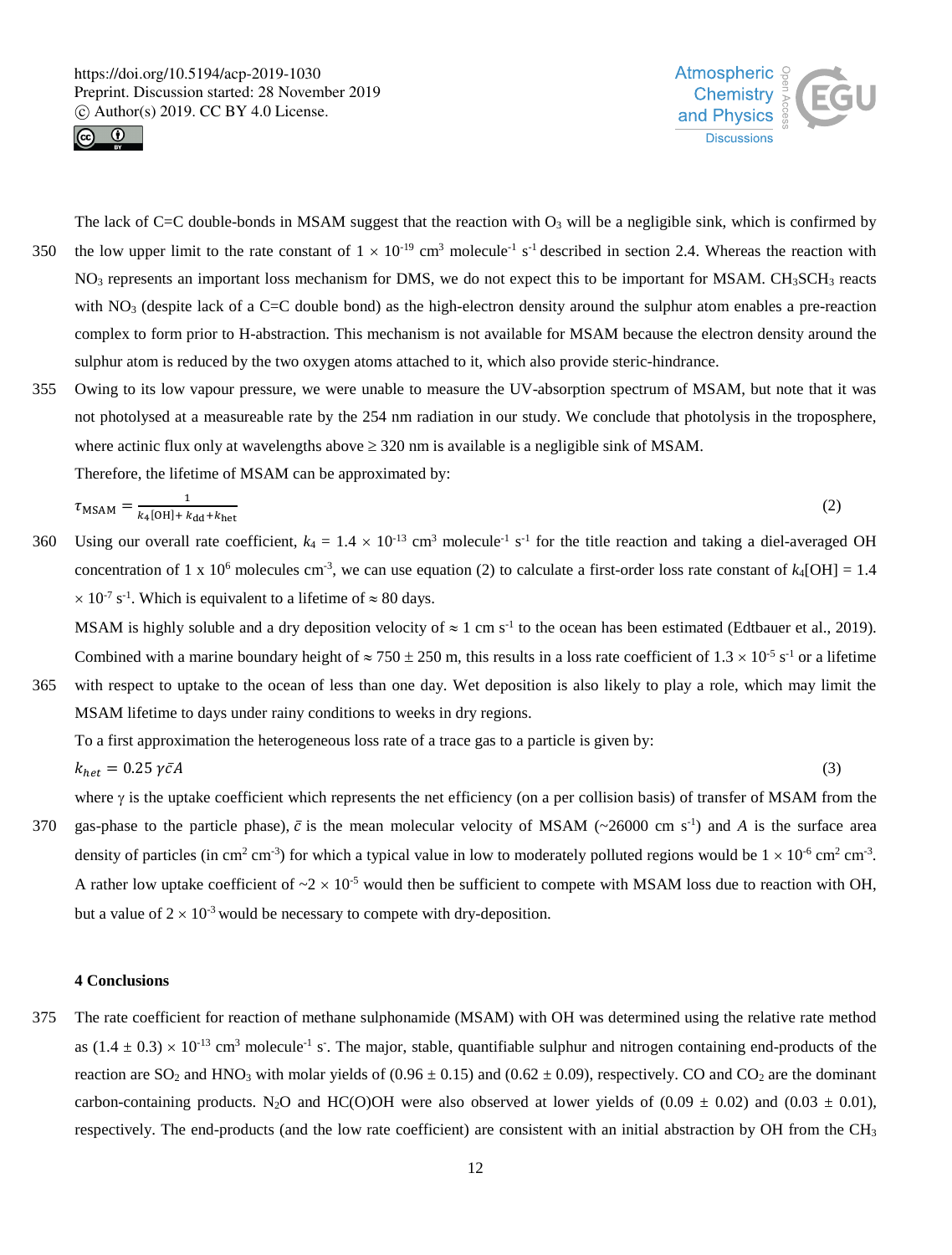



380 group. Based on our results MSAM has an atmospheric lifetime with respect to loss by reaction with OH of about 80 days, indicating that other processes (e.g. deposition) will likely dominate.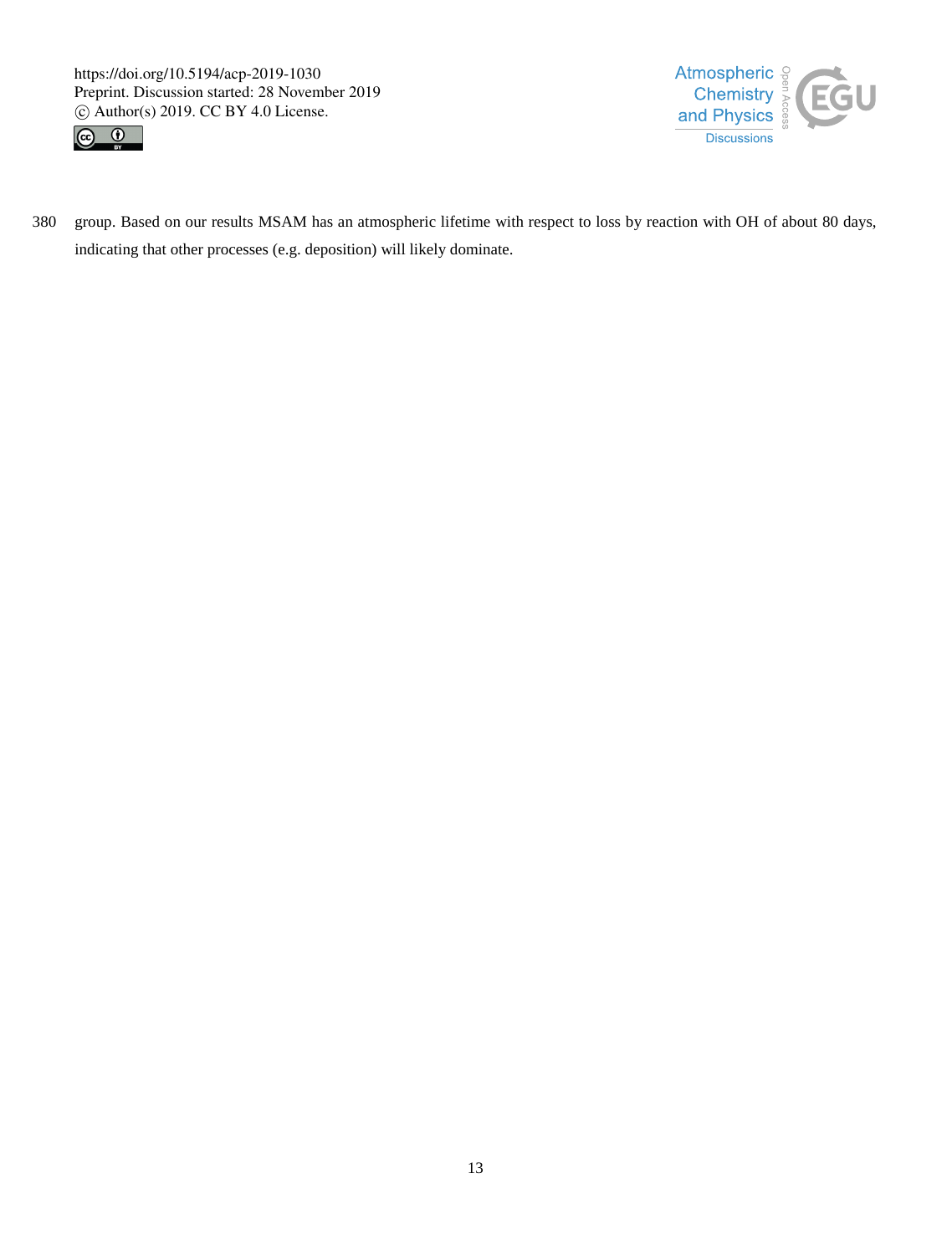



# **References**

385 Andreae, M. O.: Ocean-atmosphere interactions in the global biogeochemical sulfur cycle, Mar. Chem., 30, 1-29, doi:10.1016/0304-4203(90)90059-l, 1990.

Andreae, M. O., and Crutzen, P. J.: Atmospheric aerosols: Biogeochemical sources and role in atmospheric chemistry, Science, 276, 1052-1058, doi:10.1126/science.276.5315.1052, 1997.

Atkinson, R., Baulch, D. L., Cox, R. A., Crowley, J. N., Hampson, R. F., Hynes, R. G., Jenkin, M. E., Rossi, M. J., and Troe, 390 J.: Evaluated kinetic and photochemical data for atmospheric chemistry: Volume I - gas phase reactions of O*x*, HO*x*, NO*x* and SO*x* species, Atmos. Chem. Phys., 4, 1461-1738, doi:10.5194/acp-4-1461-2004, 2004.

Atkinson, R., Baulch, D. L., Cox, R. A., Crowley, J. N., Hampson, R. F., Hynes, R. G., Jenkin, M. E., Rossi, M. J., and Troe, J.: Evaluated kinetic and photochemical data for atmospheric chemistry: Volume II - reactions of organic species, Atmos. Chem. Phys., 3625-4055, doi:10.5194/acp-6-3625-2006, 2006.

395 Barnes, I., Solignac, G., Mellouki, A., and Becker, K. H.: Aspects of the Atmospheric Chemistry of Amides, Chemphyschem, 11, 3844-3857, doi:10.1002/cphc.201000374, 2010.

Bates, T. S., Lamb, B. K., Guenther, A., Dignon, J., and Stoiber, R. E.: Sulfur emissions to the atmosphere from natrural sources, J. Atmos. Chem., 14, 315-337, doi:10.1007/bf00115242, 1992.

Borduas, N., da Silva, G., Murphy, J. G., and Abbatt, J. P. D.: Experimental and Theoretical Understanding of the Gas Phase 400 Oxidation of Atmospheric Amides with OH Radicals: Kinetics, Products, and Mechanisms, J. Phys. Chem. A, 119, 4298- 4308, doi:10.1021/jp503759f, 2015.

Bunkan, A. J. C., Srinivasulu, G., Amedro, D., Vereecken, L., Wallington, T. J., and Crowley, J. N.: Products and Mechanism of the OH initiated photo oxidation of perfluoro ethyl vinyl ether, C<sub>2</sub>F<sub>5</sub>OCF=CF<sub>2</sub>, Phys. Chem. Chem. Phys., 20, 11306-11316, 2018.

405 Burkholder, J. B., Sander, S. P., Abbatt, J., Barker, J. R., Huie, R. E., Kolb, C. E., Kurylo, M. J., Orkin, V. L., Wilmouth, D. M., and Wine, P. H.: Chemical Kinetics and Photochemical Data for Use in Atmospheric Studies, Evaluation No. 18," JPL Publication 15-10, Jet Propulsion Laboratory, Pasadena, http://jpldataeval.jpl.nasa.gov., 2015.

Butkovskaya, N. I., and Setser, D. W.: Branching Ratios and Vibrational Distributions in Water-Forming Reactions of OH and OD Radicals with Methylamines, J. Phys. Chem. A, 120, 6698-6711, doi:10.1021/acs.jpca.6b06411, 2016.

410 Charlson, R. J., Lovelock, J. E., Andreae, M. O., and Warren, S. G.: Oceanic phytpoplankton , atmospheric sulfur, cloud albedo and climate, Nature, 326, 655-661, doi:10.1038/326655a0, 1987.

Crowley, J. N., Saueressig, G., Bergamaschi, P., Fischer, H., and Harris, G. W.: Carbon kinetic isotope effect in the reaction CH4 + Cl: a relative rate study using FTIR spectroscopy, Chem. Phys. Lett., 303, 268-274, 1999.

Deng, G. H., Wu, Z., Li, D. Q., Linguerri, R., Francisco, J. S., and Zeng, X. Q.: Simplest N-Sulfonylamine HNSO2, J. Am. 415 Chem. Soc., 138, 11509-11512, doi:10.1021/jacs.6b07966, 2016.

Edtbauer, A., Stönner, C., Pfannerstill, E. Y., Berasategui, M., Walter, D., Crowley, J. N., Lelieveld, J., and Williams, J.: A new marine biogenic emission: methane sulfonamide (MSAM), DMS and DMSO<sub>2</sub> measured in air over the Arabian Sea, Atmos. Chem. Phys. Discuss.,, submitted, 2019.

Falbe-Hansen, H., Sorensen, S., Jensen, N. R., Pedersen, T., and Hjorth, J.: Atmospheric gas-phase reactions of 420 dimethylsulphoxide and dimethylsulphone with OH and NO<sub>3</sub> radicals, Cl atoms and ozone, Atmos. Env., 34, 1543-1551, 2000.

Halls, M. D., Velkovski, J., and Schlegel, H. B.: Harmonic frequency scaling factors for Hartree-Fock, S-VWN, B-LYP, B3- LYP, B3-PW91 and MP2 with the Sadlej pVTZ electric property basis set. , Theor Chem Acc. , 105, 413–421, 2001.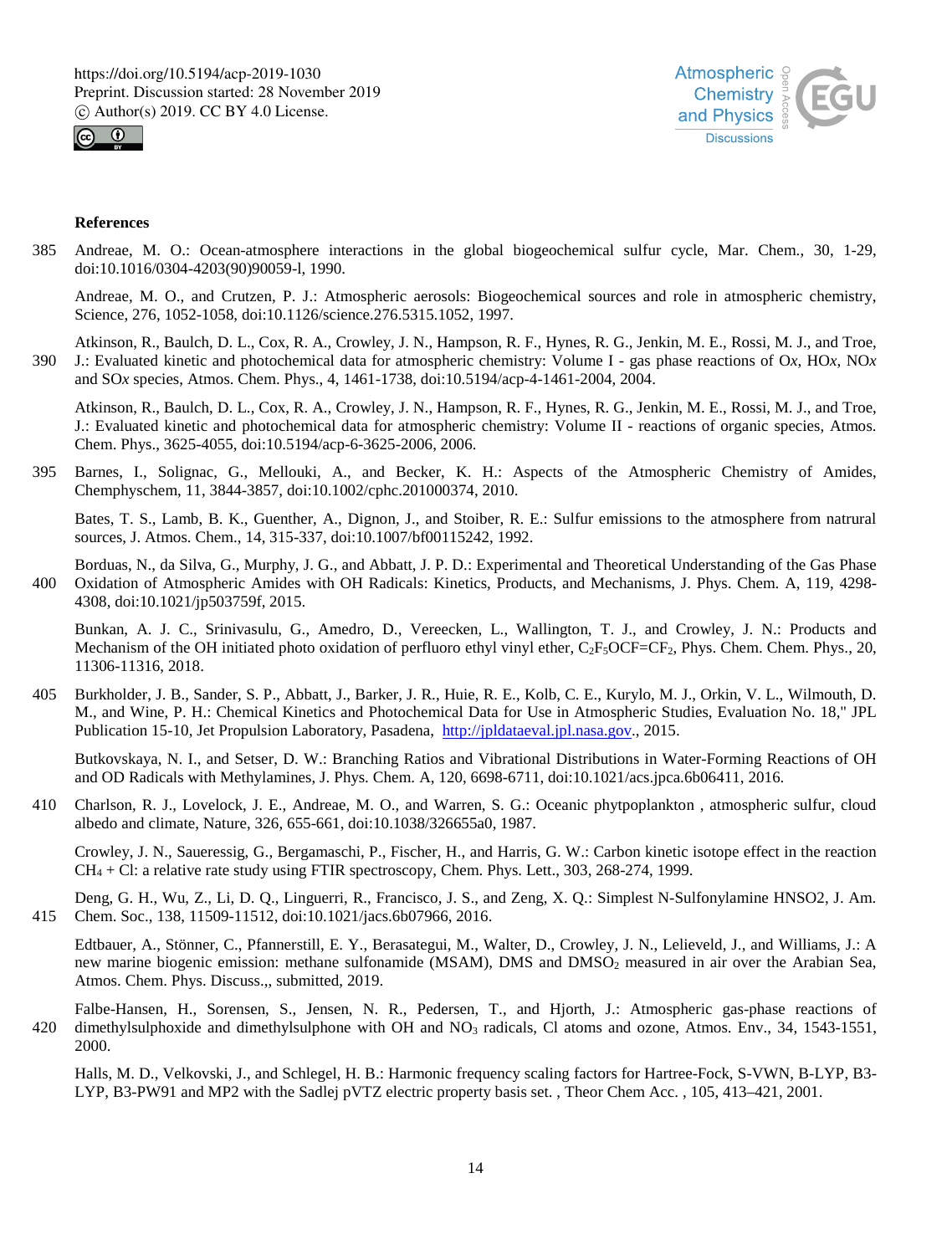



IUPAC: Task Group on Atmospheric Chemical Kinetic Data Evaluation, (Ammann, M., Cox, R.A., Crowley, J.N., 425 Herrmann, H., Jenkin, M.E., McNeill, V.F., Mellouki, A., Rossi, M. J., Troe, J. and Wallington, T. J.) http://iupac.poleether.fr/index.html., 2019.

Kohlmann, J.-P., and Poppe, D.: The tropospheric gas-phase degradation of  $NH_3$  and its impact on the formation of  $N_2O$  and NOx, JAC, 32, 397-415, 1999.

Onel, L., Blitz, M., Dryden, M., Thonger, L., and Seakins, P.: Branching Ratios in Reactions of OH Radicals with 430 Methylamine, Dimethylamine, and Ethylamine, Env. Sci. Tech., 48, 9935-9942, doi:10.1021/es502398r, 2014.

Ray, A., Vassalli, I., Laverdet, G., and LeBras, G.: Kinetics of the thermal decomposition of the CH3SO2 radical and its reaction with NO2 at 1 torr and 298 K, J. Phys. Chem., 100, 8895-8900, doi:10.1021/jp9600120, 1996.

Remko, M.: Theoretical study of molecular structure and gas-phase acidity of some biologically active sulfonamides, J. Phys. Chem. A, 107, 720-725, doi:10.1021/jp026980m, 2003.

435 Spiro, P. A., Jacob, D. J., and Logan, J. A.: Global inventory of sulfur emissions with 1-degree x 1-degree resolution, J. Geophys. Res. -Atmos., 97, 6023-6036, doi:10.1029/91jd03139, 1992.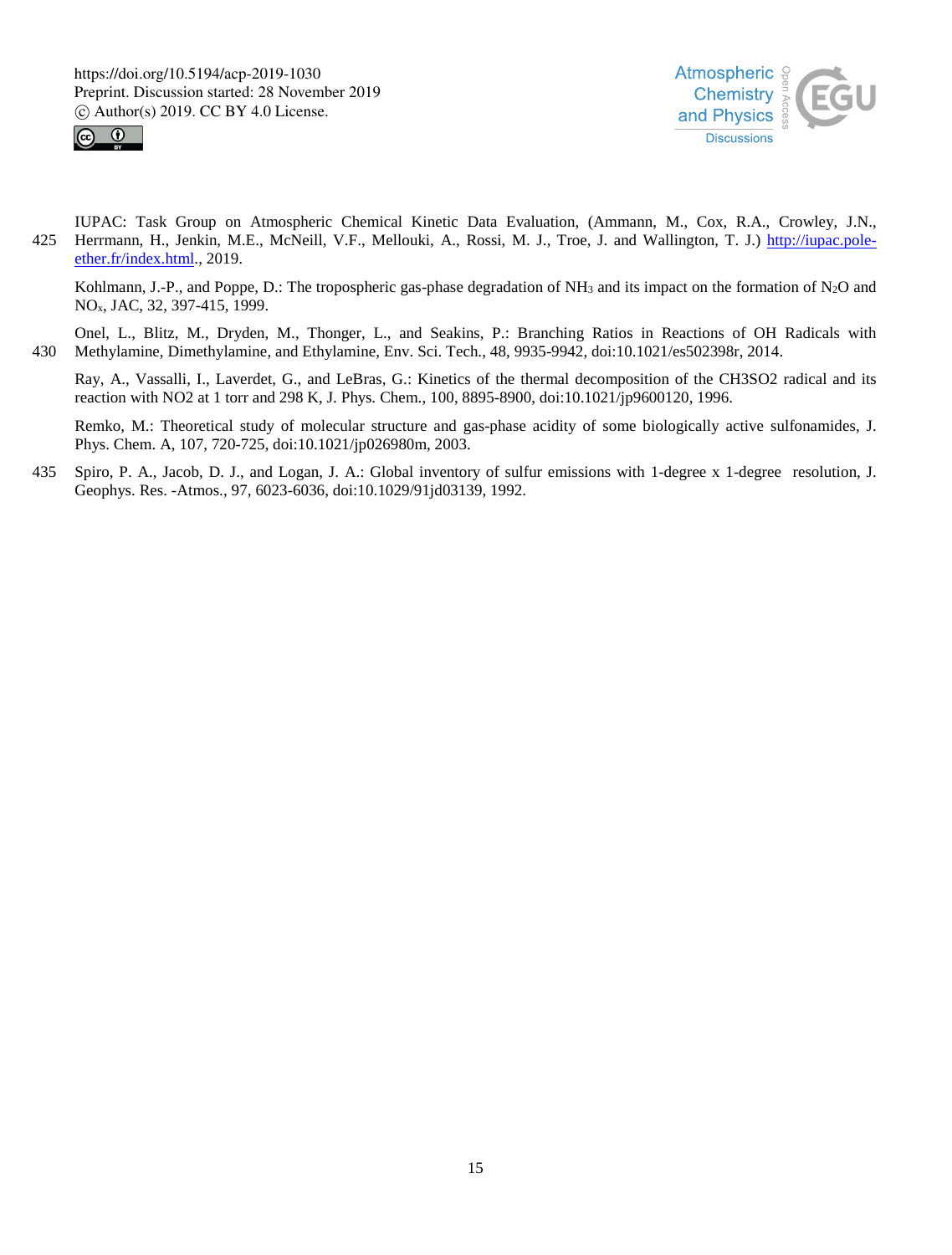



| Mode-            | mode            |                                  | Mode description             |                            |       |                                |
|------------------|-----------------|----------------------------------|------------------------------|----------------------------|-------|--------------------------------|
| symm.            |                 | Experiment <sup><i>a,b</i></sup> | $6-31++(d,p)^{a,b}$          | Aug-CC-pVTZ <sup>a,b</sup> | ratio |                                |
| $A$ <sup>"</sup> | v <sub>1</sub>  | 3476(18.8)                       | 3627(18.8)                   | 3612 (19.6)                | 0.958 | NH <sub>2</sub> asym. stretch  |
|                  | $v_3$           |                                  | 3193 $(< 0.1)$               | 3169(0.2)                  |       | CH <sub>3</sub> deformation    |
|                  | $v_7$           |                                  | 1461(1.1)                    | 1457(0.4)                  |       | CH <sub>3</sub> rocking        |
|                  | $v_{10}$        | 1383 (100)                       | 1322 (100)                   | 1342 (100)                 | 1.048 | SO <sub>2</sub> asym. stretch  |
|                  | $v_{12}$        |                                  | 1085(2.2)                    | 1087(1.5)                  |       | NH <sub>2</sub> rocking        |
|                  | $v_{14}$        |                                  | 981(0.3)                     | 972(0.3)                   |       | CH <sub>3</sub> twisting       |
|                  | $v_{20}$        |                                  | $385 \left( \le 0.1 \right)$ | 392 $(< 0.1)$              |       | C-S-N twist                    |
|                  | $v_{21}$        |                                  | 321(1.1)                     | 328(1.2)                   |       | C-S-N twist                    |
|                  | V <sub>23</sub> |                                  | 218(0.2)                     | 216(1.5)                   |       | CH <sub>3</sub> twist          |
|                  | $v_{24}$        |                                  | 170(14.9)                    | 179(11.2)                  |       | $\overline{\text{NH}_2}$ twist |
| $A^{\prime}$     | $v_2$           | 3380 (17.2)                      | 3512 (13.0)                  | 3508(13.8)                 | 0.962 | NH <sub>2</sub> sym. stretch   |
|                  | ${\rm V4}$      |                                  | 3184 (< 0.1)                 | 3161 $(< 0.1)$             |       | CH <sub>3</sub> asym. stretch  |
|                  | v <sub>5</sub>  |                                  | 3079(0.1)                    | 3065 $(<0.1)$              |       | CH <sub>3</sub> sym. stretch   |
|                  | $v_6$           | 1551 (15.6)                      | 1591 (15.2)                  | 1582 (13.5)                | 0.975 | NH <sub>2</sub> bend           |
|                  | $v_8$           |                                  | 1460(2.5)                    | 1456(1.9)                  |       | CH <sub>3</sub> asym. bend     |
|                  | v <sub>9</sub>  | 1428(3.7)                        | 1363(3.3)                    | 1350(4.2)                  | 1.048 | CH <sub>3</sub> umbrella       |
|                  | $v_{11}$        | 1172(72.8)                       | 1115(69.6)                   | 1135(64.2)                 | 1.051 | SO <sub>2</sub> sym. stretch   |
|                  | $v_{13}$        | 976 (17.8)                       | 994 (7.6)                    | 987(8.9)                   | 0.982 | CH <sub>3</sub> wagging        |
|                  | $v_{15}$        | 857 (43.1)                       | 867 (42.4)                   | 864(40.8)                  | 0.988 | NH <sub>2</sub> wagging        |
|                  | $v_{16}$        |                                  | 704(7.2)                     | 704(4.2)                   |       | C-S stretch                    |
|                  | $v_{17}$        |                                  | 663 (81.9)                   | 649 (81.5)                 |       | S-N stretch                    |
|                  | ${\bf v}_{18}$  |                                  | 480(14.9)                    | 490(15.8)                  |       | $SO2$ wagging                  |
|                  | $v_{19}$        |                                  | 457(5.1)                     | 468(3.5)                   |       | SO <sub>2</sub> bend           |
|                  | $V_{22}$        |                                  | 285(1.8)                     | 290(1.9)                   |       | C-S-N bend                     |

**Table 1.** Experimental and Calculated Vibrational Wavenumbers for MSAM.

440 a) Relative absorbance at band maximum in parentheses. b) Calculated using the B3LYP method.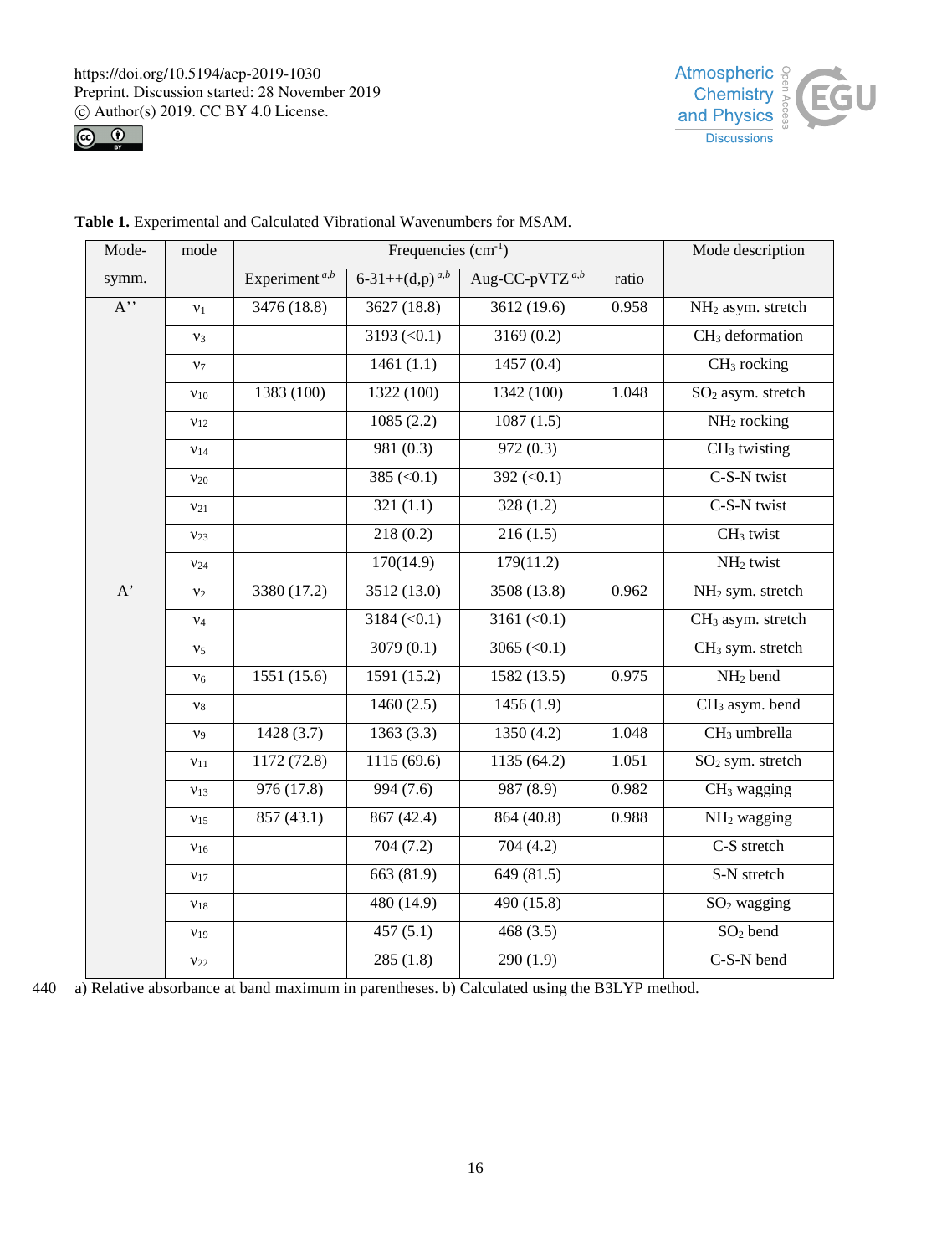



| Reference<br>reactant <sup>a</sup> | Concentration<br>$(10^{14} \text{ molecule cm}^{-3})$ |                      |                      |           | $B$ and <sup>e</sup><br>$(cm^{-1})$ | $k_4/k_{\text{ref}}$ | $k_4$<br>$(10^{-13} \text{ cm}^3 \text{ molecule}^{-1} \text{ s}^{-1})$ |                     |
|------------------------------------|-------------------------------------------------------|----------------------|----------------------|-----------|-------------------------------------|----------------------|-------------------------------------------------------------------------|---------------------|
|                                    | $[MSAM]$ <sup>b</sup>                                 | $[Ref]$ <sup>c</sup> | $[O_3]$ <sup>d</sup> | $[H_2]^c$ |                                     |                      |                                                                         |                     |
| Acetone                            | 0.31                                                  | 0.34                 | 7.71                 | 71.8      | 857                                 | $0.792 \pm 0.012$    | $1.43 \pm 0.10$                                                         | $1.40 \pm 0.09^f$   |
|                                    |                                                       |                      |                      |           | 1172                                | $0.771 \pm 0.005$    | $1.39 \pm 0.09$                                                         |                     |
|                                    |                                                       |                      |                      |           | 1383                                | $0.779 \pm 0.006$    | $1.40 \pm 0.09$                                                         |                     |
|                                    |                                                       |                      |                      |           | 3380                                | $0.770 \pm 0.010$    | $1.39 \pm 0.10$                                                         |                     |
| Formic<br>Acid                     | 0.56                                                  | 0.55                 | 5.74                 | 65.2      | 857                                 | $0.312 \pm 0.004$    | $1.41 \pm 0.11$                                                         | $1.38 \pm 0.09^{f}$ |
|                                    |                                                       |                      |                      |           | 1172                                | $0.311 \pm 0.002$    | $1.40 \pm 0.10$                                                         |                     |
|                                    |                                                       |                      |                      |           | 1383                                | $0.302 \pm 0.002$    | $1.36 \pm 0.10$                                                         |                     |
| Methanol                           | 0.88                                                  | 0.25                 | 4.58                 | 46.6      | 1172                                | $0.159 \pm 0.001$    | $1.43 \pm 0.17$                                                         | $1.42 \pm 0.16^f$   |
|                                    |                                                       |                      |                      |           | 1383                                | $0.153 \pm 0.001$    | $1.38 \pm 0.17$                                                         |                     |
|                                    |                                                       |                      |                      |           | 3380                                | $0.161 \pm 0.003$    | $1.45 \pm 0.19$                                                         |                     |

**Table 2.** Rate coefficients ratios and experimental conditions for the relative rate experiments.

- 445 a) Depletion of reference reactants monitored at 1221-1249, 1073-1133 and 2788-3070 cm<sup>-1</sup> for acetone, formic acid and methanol, respectively.
	- b) Concentration estimated from the absorption cross section reported in Figure 1.
	- c) Concentration calculated from the measured pressures,
	- d) Concentration derived from the absorption cross section of  $O<sub>3</sub>$
- 450 e) IR absorption bands of MSAM used for the determination of the concentration change over time,
	- f) Relative rate constant obtained from the linear fitting of all the data and using  $k_4 = (1.8 \pm 0.1) \times 10^{-13}$ ,  $k_5 = (4.5 \pm 0.36)$  $\times$  10<sup>-13</sup>, and  $k_6 = (9.0 \pm 1.3) \times 10^{-13}$  cm<sup>3</sup> molecule<sup>-1</sup> s<sup>-1</sup> rate constants respectively (IUPAC, 2019).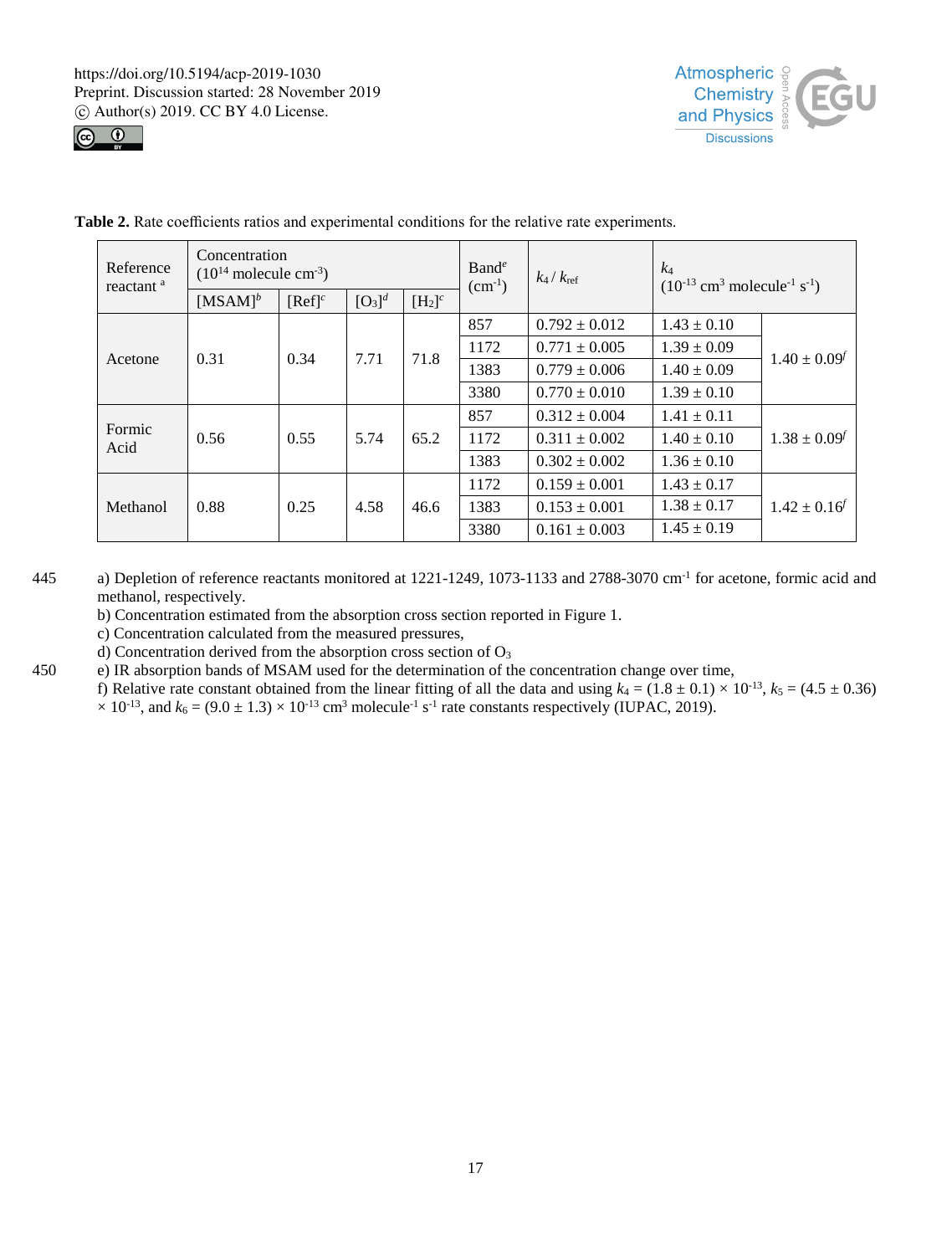



455 **Table 3.** Lifetimes of atmospheric organo-sulphur trace gases with respect to reaction with OH

|                                     | $k(OH)^a$                        | Lifetime <sup>b</sup> | Reference                   |
|-------------------------------------|----------------------------------|-----------------------|-----------------------------|
| $CH3SO2NH2$                         | $1.4 \times 10^{-13}$            | 80 days               | This work                   |
| $CH3SO2CH3$                         | $<$ 3 $\times$ 10 <sup>-13</sup> | $> 40$ days           | (Falbe-Hansen et al., 2000) |
| CH <sub>3</sub> S(O)CH <sub>3</sub> | $5.9 \times 10^{-11}$            | 5 hours               | (Falbe-Hansen et al., 2000) |
| CH <sub>3</sub> SO <sub>2</sub> H   | $9.0\times10^{-11}$              | 2.8 hours             | (Burkholder et al., 2015)   |
| CH <sub>3</sub> SCH <sub>3</sub>    | $2.2 \times 10^{-12}$            | 1.6 days              | (Atkinson et al., 2004)     |

<sup>a</sup> Units of cm<sup>3</sup> molecule<sup>-1</sup> s<sup>-1</sup>. <sup>b</sup>Assumes a diel average OH concentration of  $1 \times 10^6$  molecule cm<sup>-3</sup>.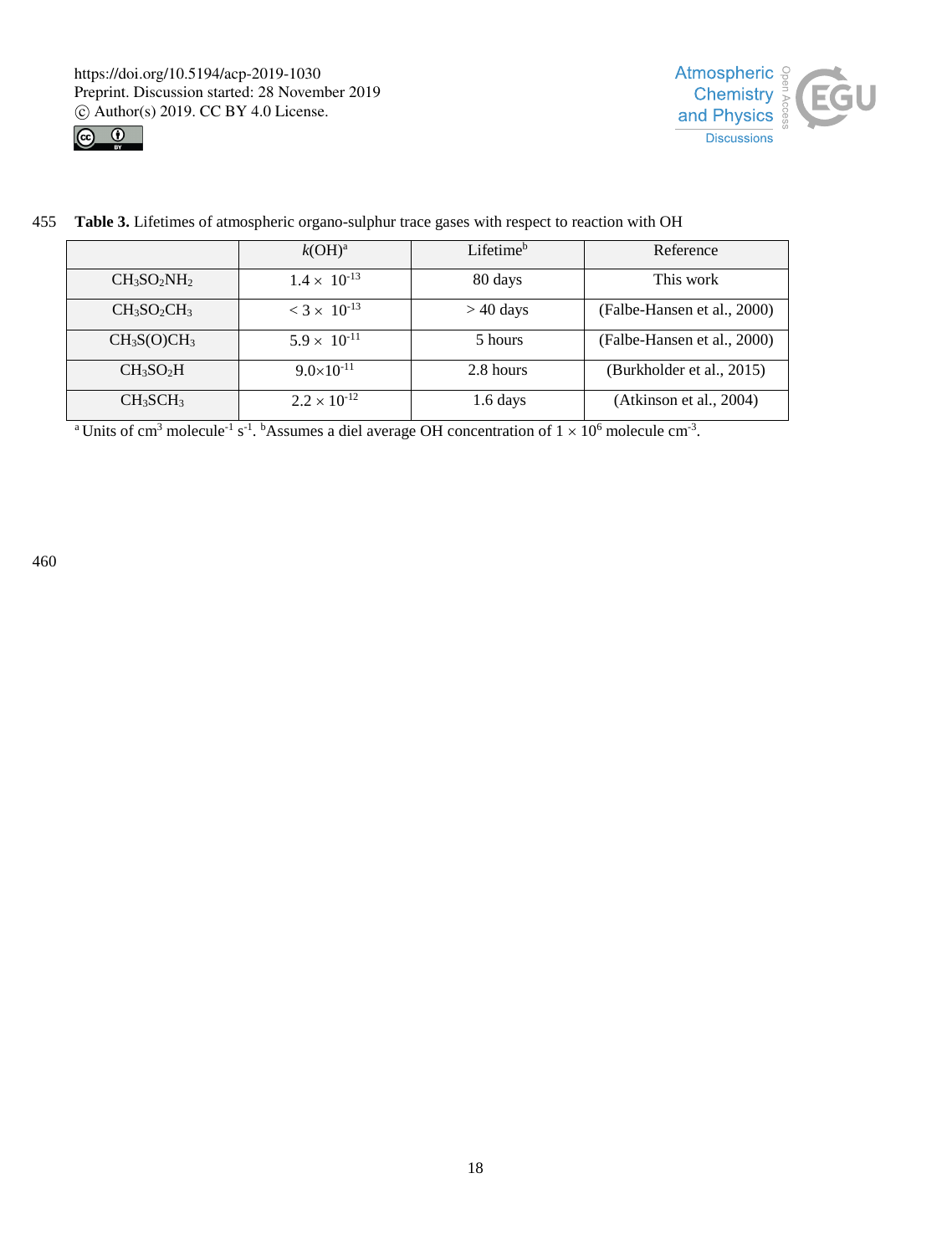





Figure 1. Comparison of the experimental infra-red absorption spectrum (black line) of MSAM  $({\sim}1 \times 10^{14}$  molecule cm<sup>-3</sup>) and the calculated spectrum at B3LYP/aug-cc-pVTZ-pp levels of theory (red line). The cross-sections  $(\sigma)$  are in base e.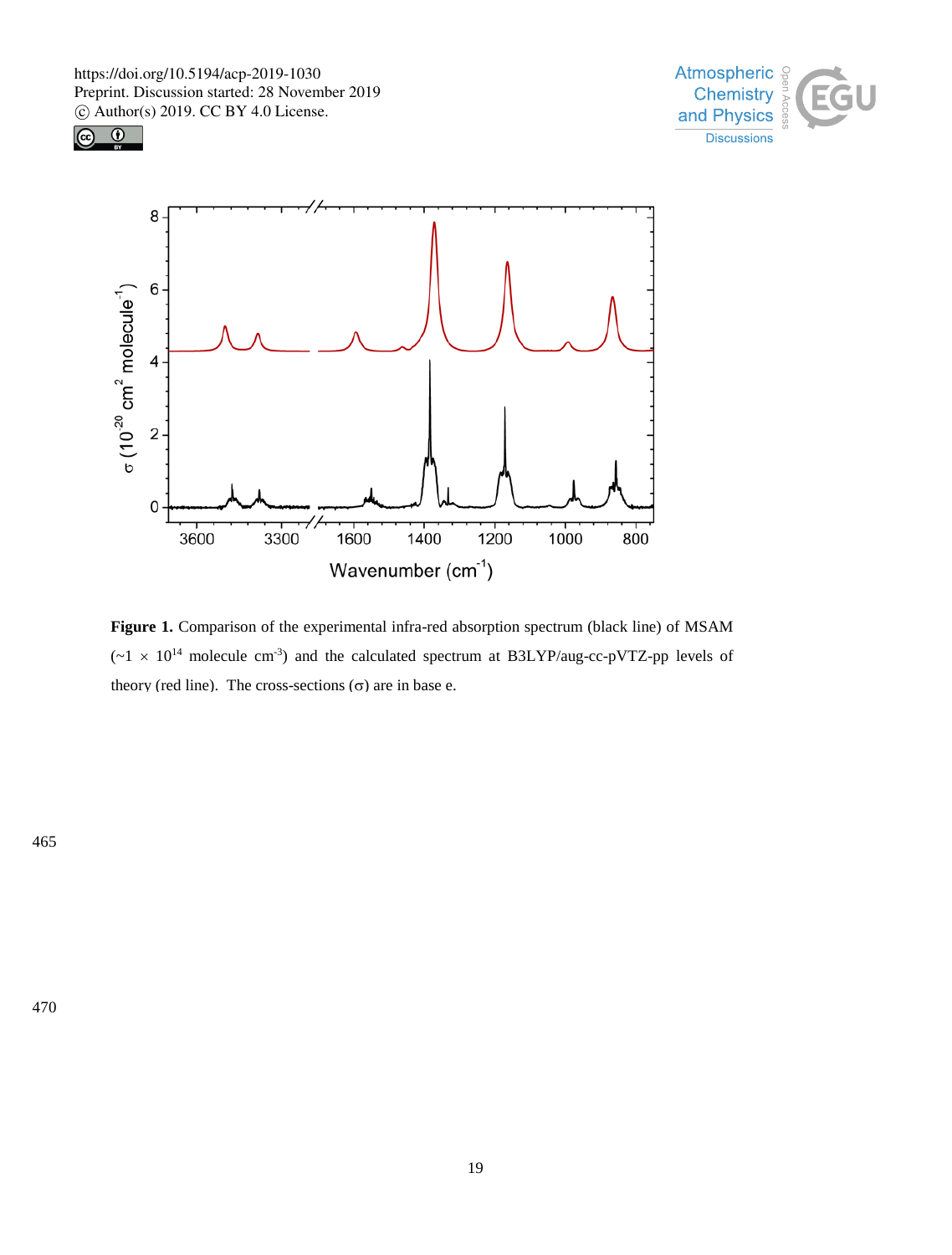





Figure 2. Raw data from a relative rate experiments (using acetone as reference reactant) showing the gradual depletion of reactants and formation of products. The lower two spectra are reference spectra, indicating (red arrows and red min-max lines) which absorption features were used for the relative rate analysis. The strong absorption close to 2100 cm<sup>-1</sup> at t = 0 s is due to O<sub>3</sub>. CO<sub>2</sub> and CO absorption bands are centered at  $\approx$  2350 and 2140 cm-1 , respectively.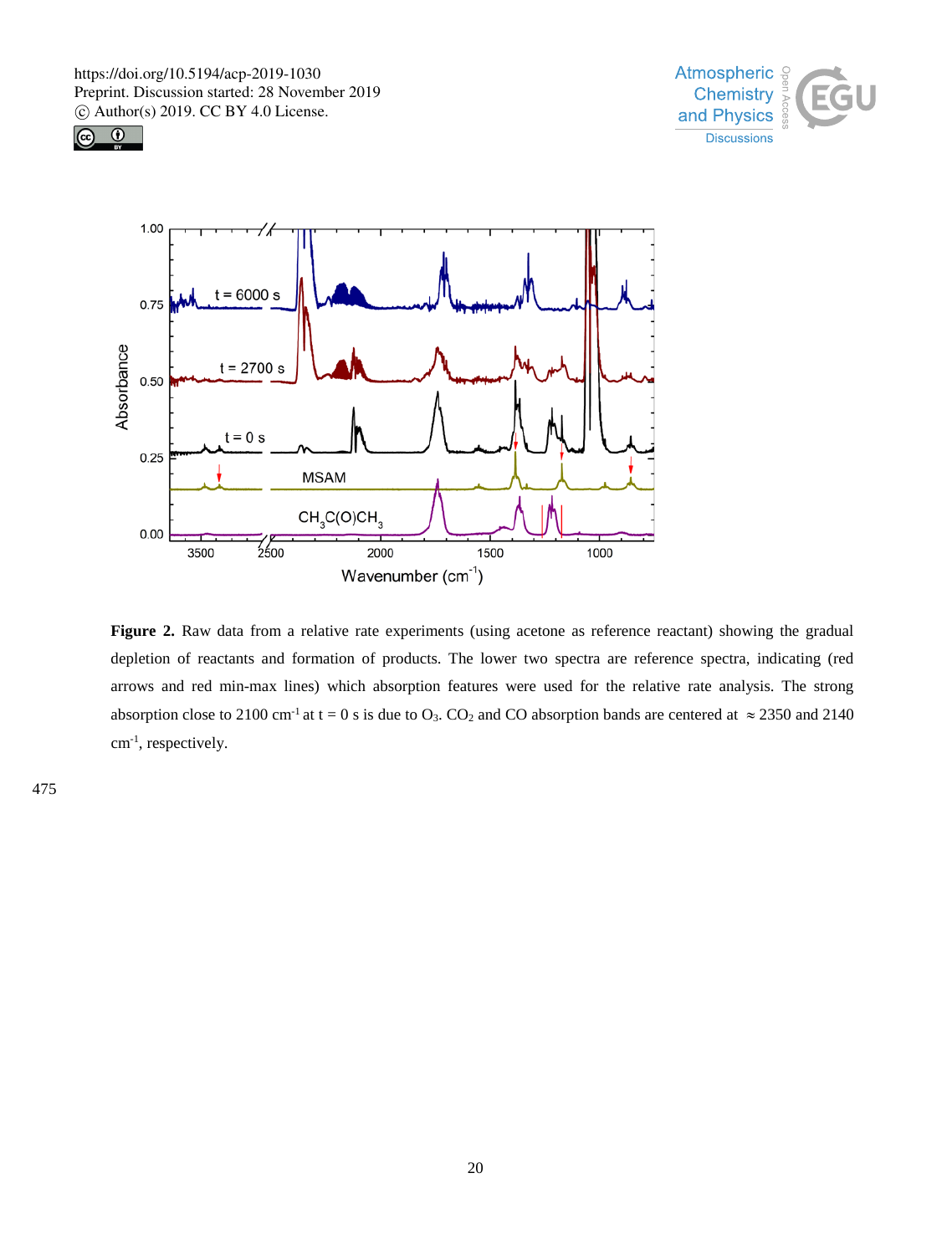





Figure 3. Relative depletion factors for MSAM and the reference compounds CH<sub>3</sub>C(O)CH<sub>3</sub>, HC(O)OH, and CH3OH obtained at room temperature and a total pressure of 700 Torr of air. The different absorption bands of MSAM used in the analysis are indicated. The slopes are equal to the ratio of rate coefficients *k*<sup>4</sup> / *k*ref as defined in Eqn. 1).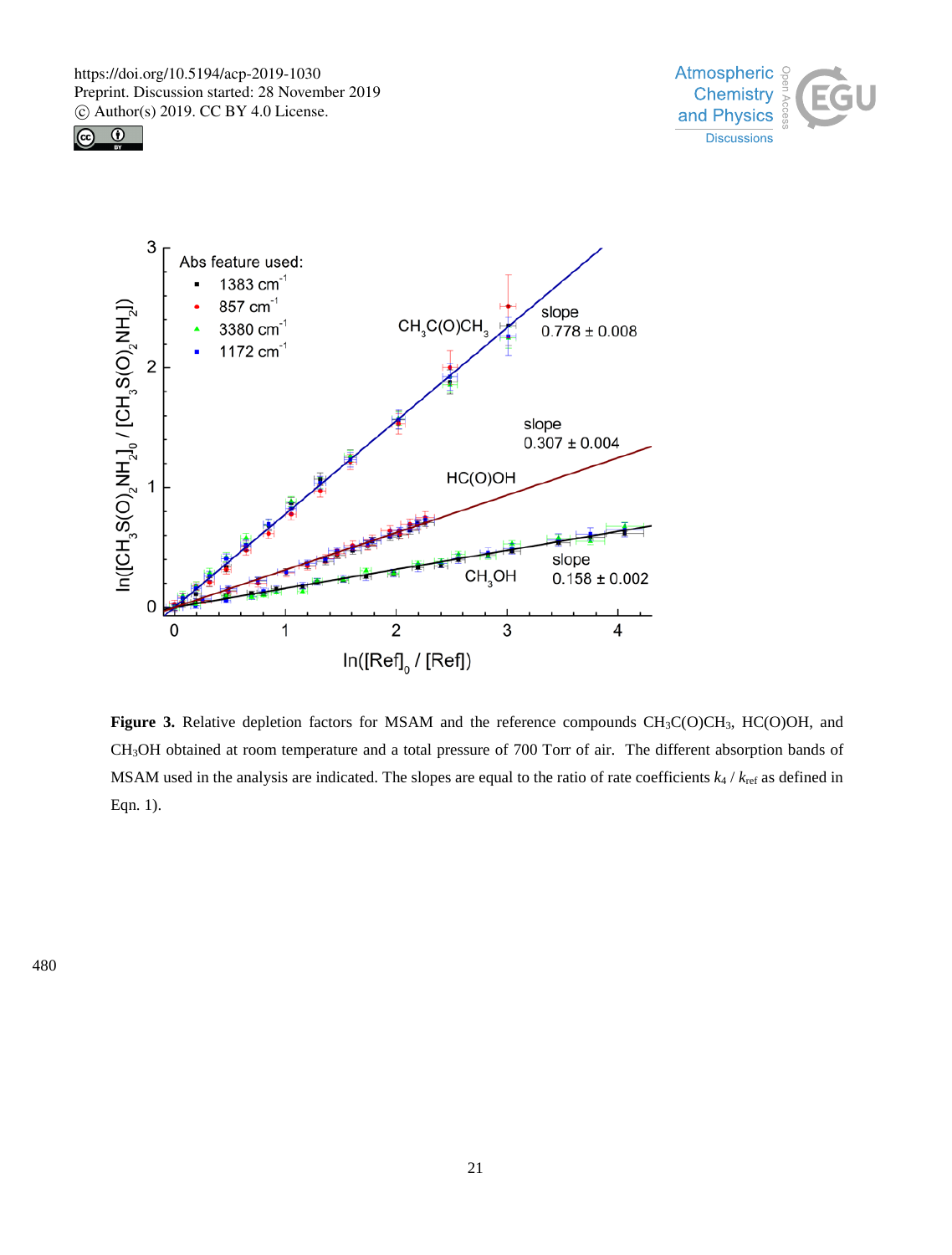





Figure 4. Infrared spectrum acquired prior to (A) and after (B and C) photolysis of a mixture of MSAM, O<sub>3</sub>, H<sub>2</sub> and air. During irradiation, OH concentrations were  $\approx 3 \times 10^9$  molecule cm<sup>-3</sup>. H<sub>2</sub>O-absorption features have been subtracted from the spectra. Reference spectrum of HNO<sub>3</sub>, NO<sub>2</sub>, CO<sub>2</sub>, N<sub>2</sub>O, CO, SO<sub>2</sub>, and HC(O)OH recorded under the same experimental conditions (700 Torr and 298 K) are also shown.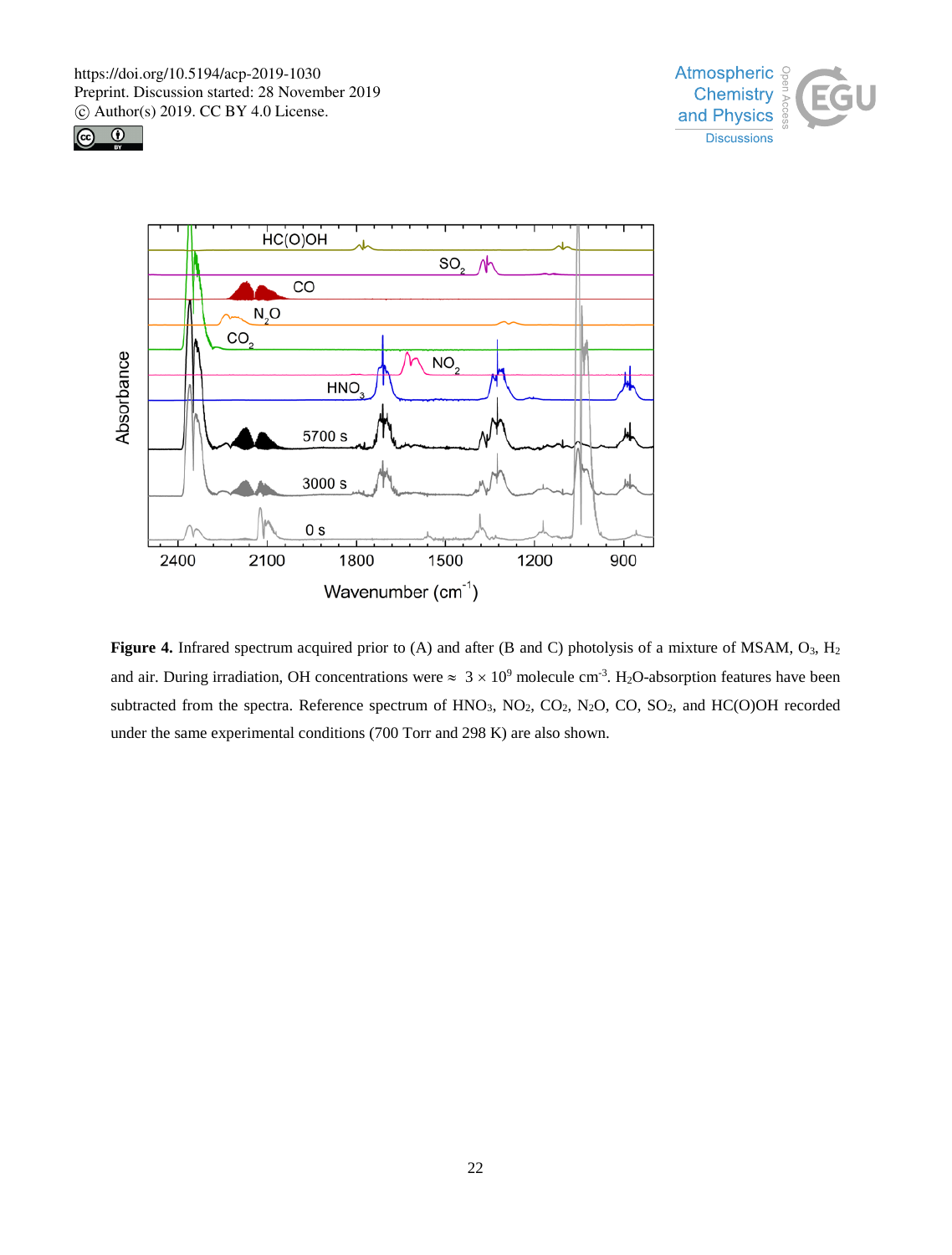





Figure 5. Summed concentration of carbon containing products (CO<sub>2</sub>, CO and HC(O)OH), sulphur containing products ( $SO<sub>2</sub>$ ) and nitrogen containing products ( $N<sub>2</sub>O$  and  $HNO<sub>3</sub>$ ) plotted versus the relative depletion of MSAM. The slope gives the initial concentration of MSAM assuming stoichiometric conversion to the products listed.

485

.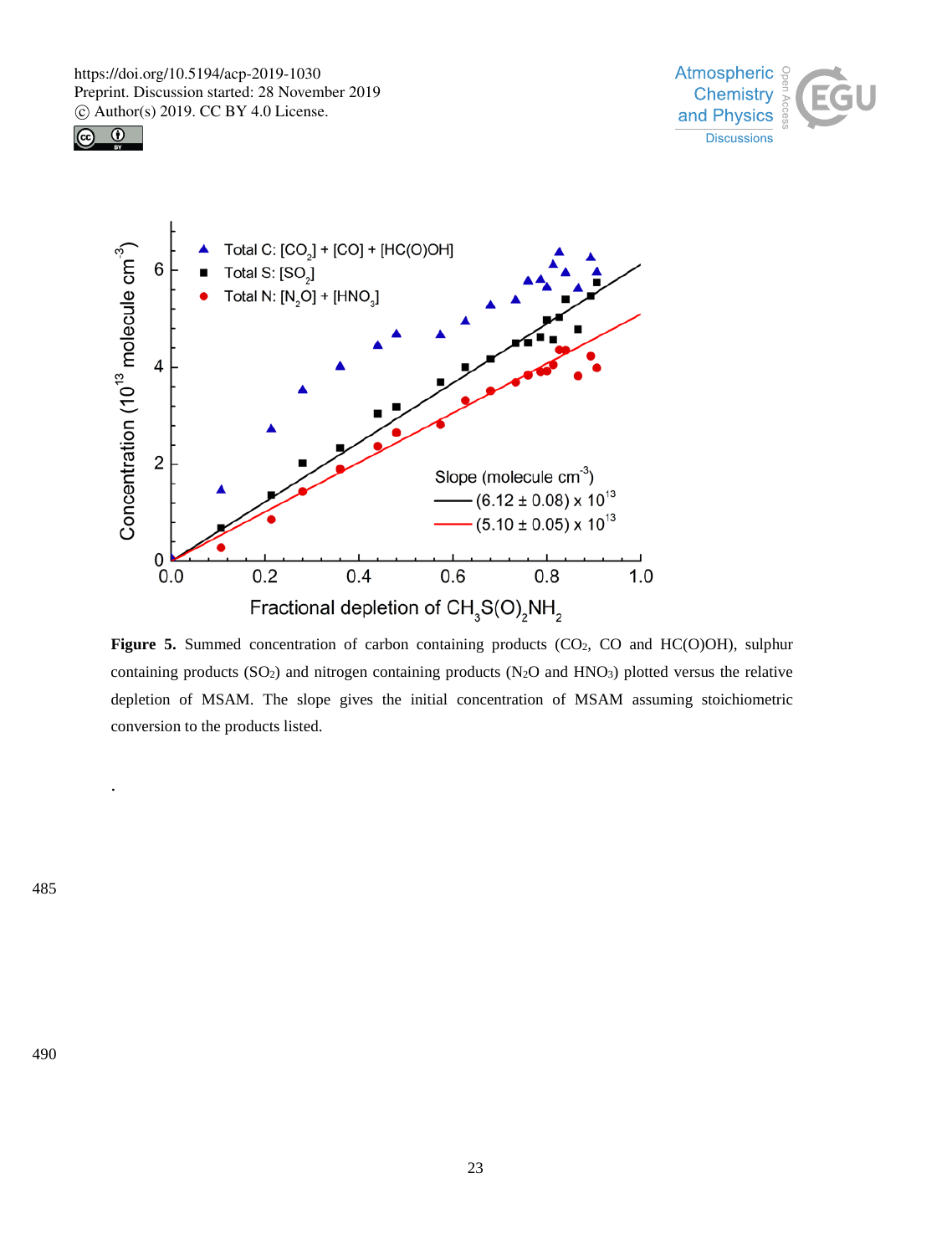





Figure 6. Upper: Formation of products versus depletion of MSAM. The slopes of the linear fits are the yields of SO<sub>2</sub>, HNO3, CO2, N2O and HC(O)OH from this particular experiment. The polynomial fit to the CO data (red dash line) is added to guide the eye. Lower: Time dependence of the product yields from the same experiment. The solid, horizontal lines represent the average yield. Error bars are total estimated uncertainty (2  $\sigma$ ) including uncertainty in cross-sections of products and MSAM.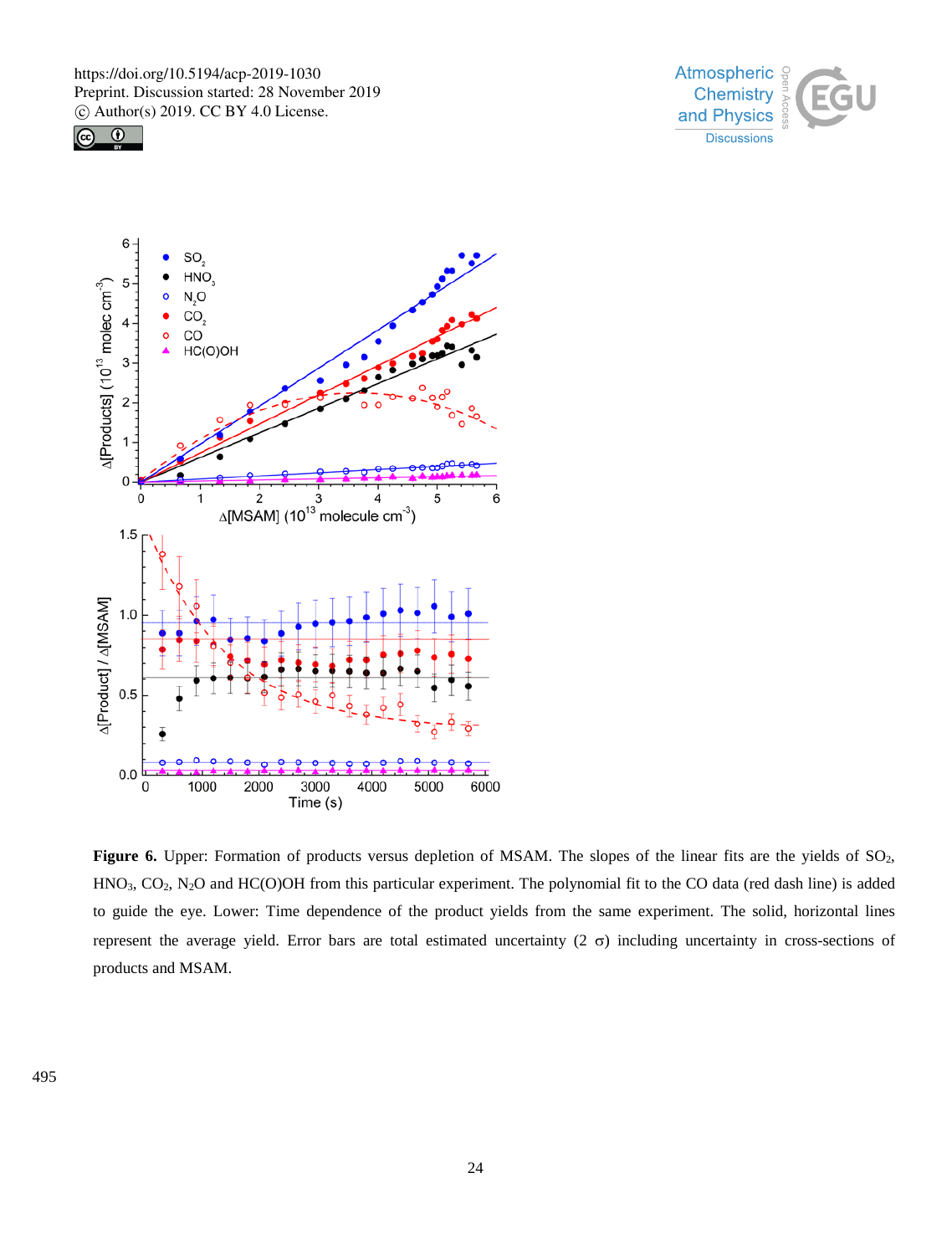





515

Figure 7. Mechanism for the formation of carbon containing (HC(O)OH, CO, CO<sub>2</sub>), nitrogen containing (HNO<sub>3</sub>) and  $N_2O$ ) and sulphur containing  $(SO_2)$  end products (in red circles) observed in the OH-initiated photooxidation of MSAM.